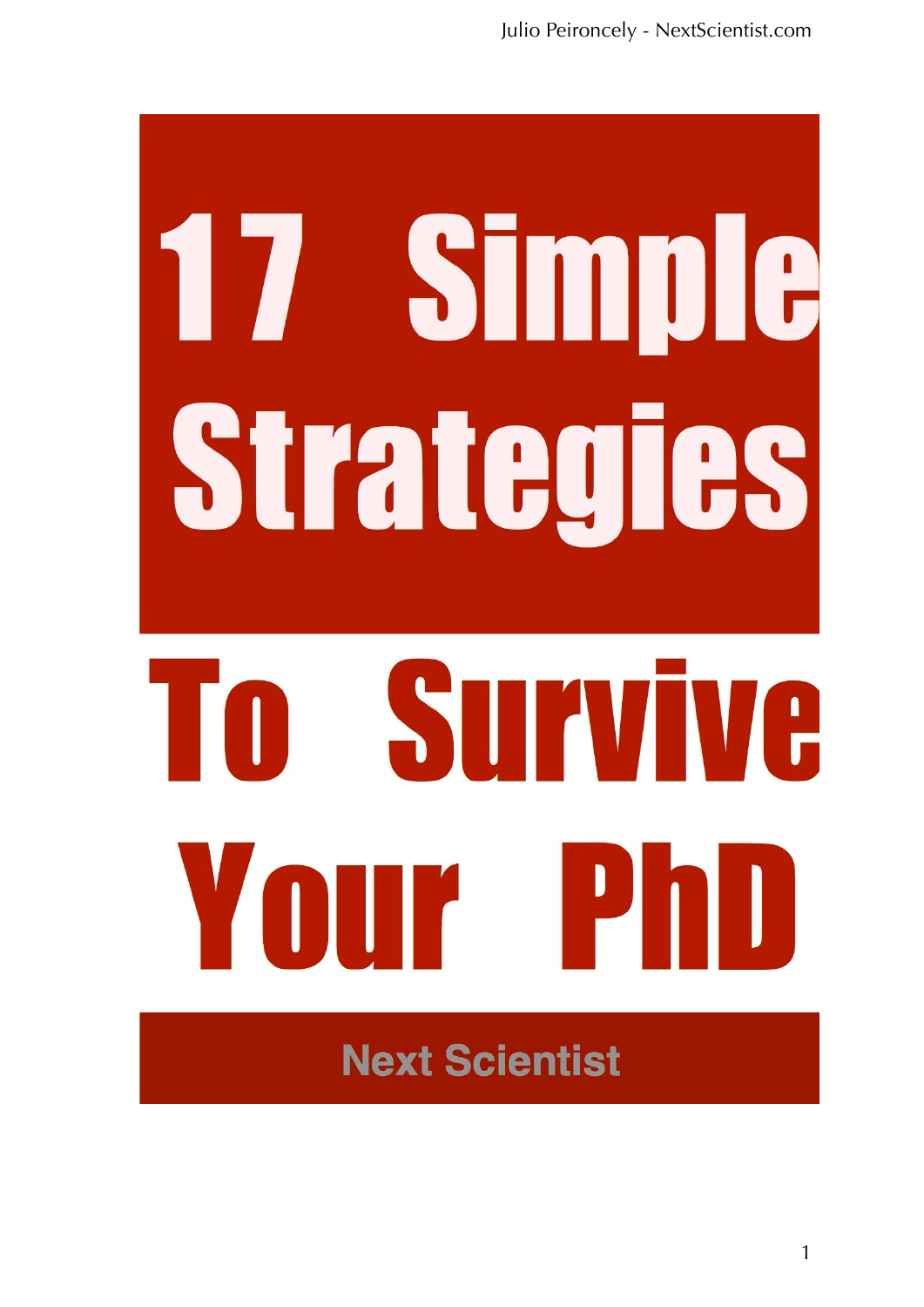Julio Peironcely - NextScientist.com

# 17 Simple Strategies To Survive Your PhD

By Julio Peironcely Founder of Next Scientist [nextscientist.com](http://nextscientist.com)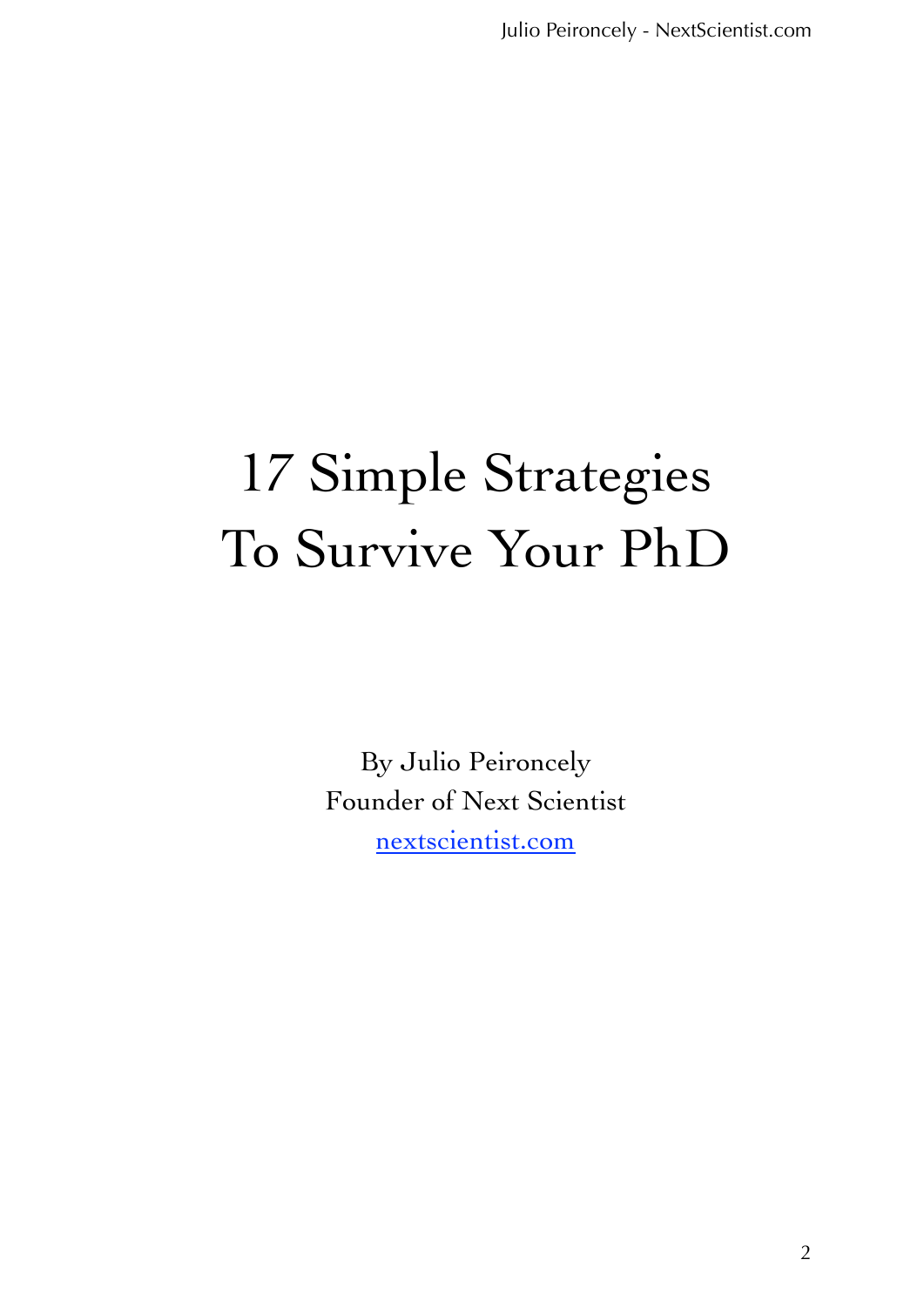## **Introduction**

Dear PhD student, welcome.

I suspect that if you are reading this you might want to survive your PhD. I call it survive. You might call it finish your PhD. Or graduate. Or take this unbearable pain from me. What we can agree is that a PhD is not a walk in the park.

I know it because I wanted to quit during my PhD and start an MBA. I wanted to go to a company. I wanted to stay home and cry like a baby. I have been there and I know your pain. Let's see if I can help you a bit.

Allow me to simplify the situation a bit. Two things will guarantee that you finish your PhD. First, that you don't quit. Second, that you are a good scientist.

In order not to quit you need to stay motivated. And as you and me know, PhD motivation can hit unexpected low levels. I will share with you some tips on how to set the right expectations for your PhD and how to regain motivation.

In order to become a good scientist, you need to develop some basic skills. Some relate to writing, presenting, reading and so on, you know, the typical skills for scientist. Other skills are not commonly recommended, like time management, health enhancement, software use and blogging.

All in all, I think these tips are a good mix to boost your PhD motivation and your scientific skills.

Let's start.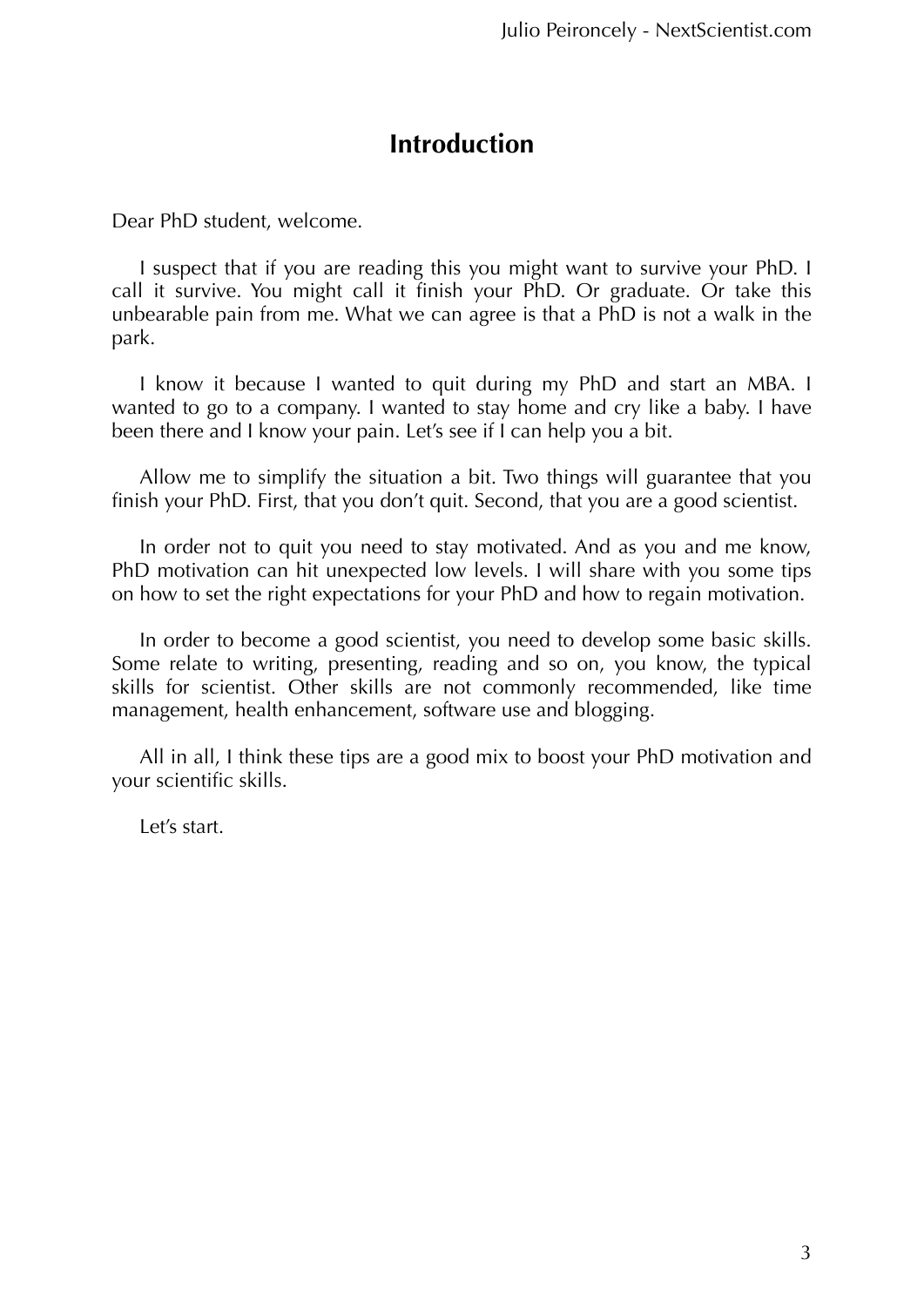## **5 Phases Of PhD Motivation**

The motivation during your PhD is not constant, it resembles the shape of a roller coaster. It's all ups and downs. A PhD combines moments of extreme happiness with periods of suicidal thoughts.

The ideal mental state, obviously, lies in between.

Let's have a look at how your motivation will fluctuate during your PhD years.



#### **Phase 1: Uninformed Optimism**

You start your PhD, everything is new and you find your project really cool. It feels like you are going to solve a big problem and you might get a big prize if you are ambitious and work well, maybe a patent, maybe a paper in a high impact journal. Sounds familiar? It is a similar feeling to starting in a new job, everybody is nicer than in the previous job and it is by far better organized. Well, give it some months, you'll realize it is not that great.

#### **Phase 2: Informed Pessimism**

You have worked for some time on your project, you understand the field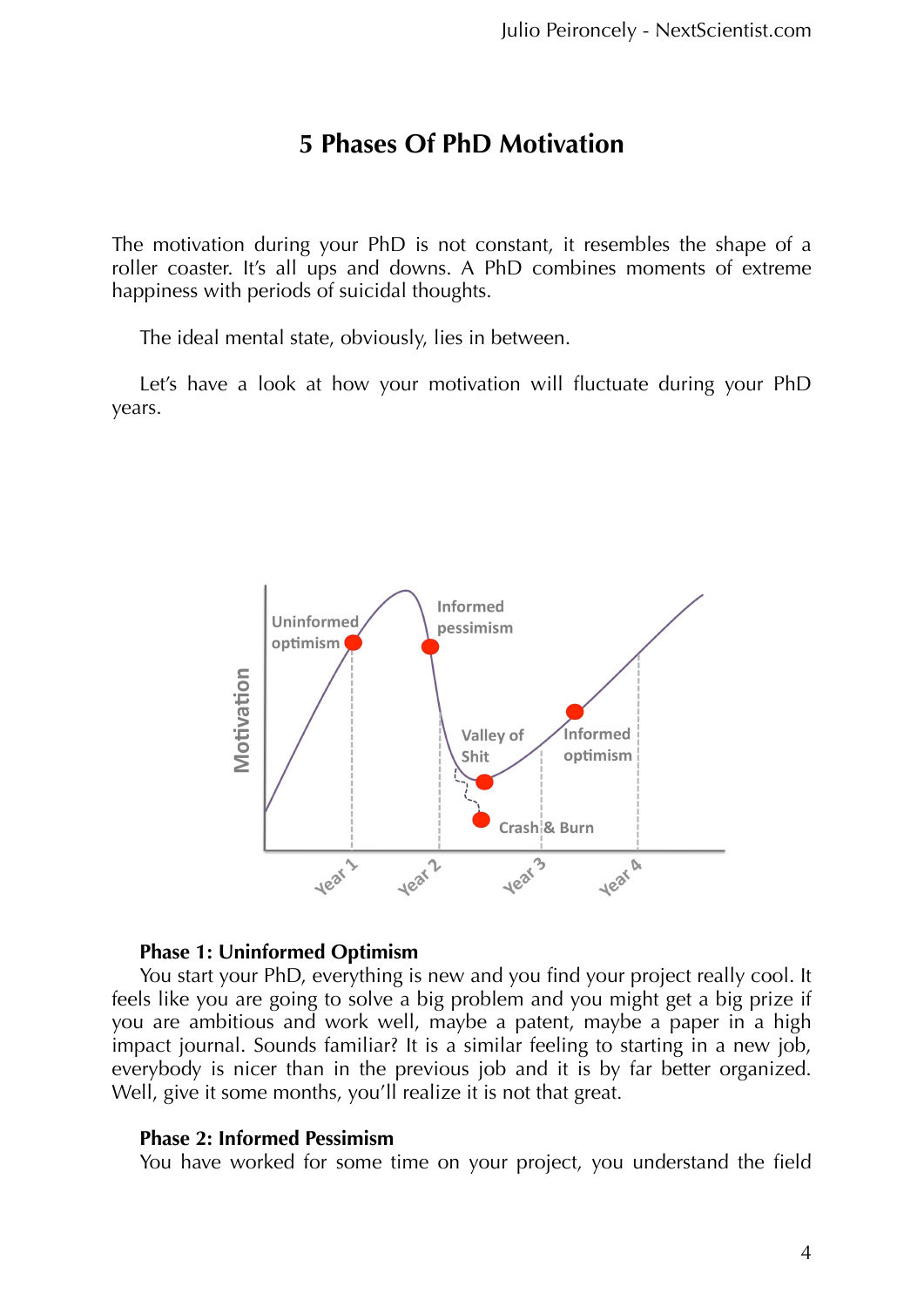better, but unfortunately you are still lost. You don't see any good results in the near future and you start to realize that this project might be a bit too big for you. This phase is more severe if your PhD doesn't continue from previous work in your master, if you switched fields.

#### **Phase 3: Valley Of Shit**

You are in the middle of your PhD and you have a crisis like 40-year-old guys have. Since you don't have money to buy you a Porsche, you just cry in silence in a corner. You think "Is this all? Am I a failure?" The project is not as pinkful as you dreamt it, in fact, you are going to struggle and work your ass off to finish a minimally decent body of work. You feel that you have wasted a lot of time, that you did a lot of useless little projects. Now they seem useless, but you never know, maybe sometime later you connect the dots and they were the starting points of something great.

#### **Phase 4: Crash and Burn (optional)**

While at Phase 3, if you don't step aside fast from your negative feelings you are going to be screwed. Negativity might take over, leading you a mini depression. At this stage, many people think they have wasted their time and they give up. They walk away with an unfinished PhD. Needless to say, we want to avoid this.

#### **Phase 5: Informed Optimism**

Slowly you start to realize that your PhD thesis won't be as awesome as you thought. Whatever. At least you'll get some publications, enough to graduate. Maybe the Nature paper has to wait for your post-doc. Who cares. You'd better finish a half-ass Phd than nothing. You are getting the grip of your field, you can contribute (something) to the state of the art. It should be enough. Good enough, you don't need perfect.

This curve is fitted to PhD data collected during many years. This means everybody will experience a certain deviation from the values here predicted. Some phases will be mild while others can be extreme. At any stage, don't be carried away by over-optimism/pessimism. Stay cool, be water my friend.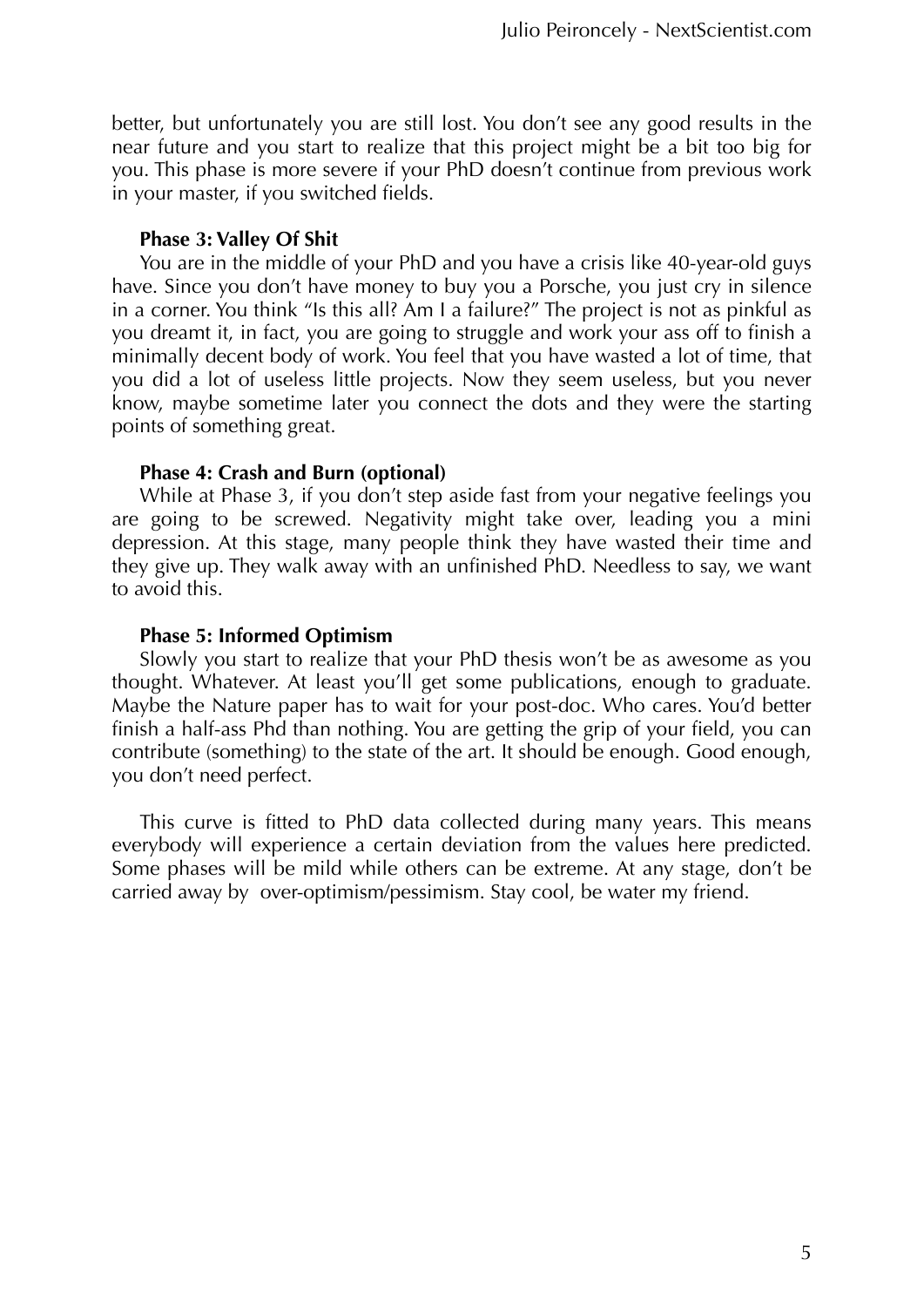## **It's All About Frustration Tolerance**

What is the thing that will make you succeed in a PhD? What separates the men (or women) from the boys(or girls)?

Frustration tolerance is what will keep you going during the long months when nothing seems to work. Some of your results will suck, you will screw up one step of the process and you will have to redo all from the beginning, referees will reject some of your papers, you will look like a fool at some meetings; it is fate of a PhD student. Accepting that "shit happens" will keep the engine running.

You will need this the most when you hit the phase 3 of PhD motivation, aka the feared "PhD dip" or "The Valley of Shit". At that moment you will be close to give up, it happened to me. After 2 years in the PhD, zero papers published, and no accomplishment in the near future, I was suffering the PhD dip. During months I was in a negative mood, which caused of course everything to get worst and worst. As a result, I did not produce any good work during the time. What got me out of the situation was:

- Talk with other PhD that shared the typical "been there, suffered that" with the added "overcame that".
- Have several one on one meetings with a PhD counselor, a sort of shrink for students. If you take it seriously it can help you big time.
- Keep working even if I did not want to, thinking that better times would come.

Are you a team player? Do you like the social aspects of work? Then a PhD is definitely not for you. Yeah, not for you.

You might have 3 supervisors, your group might have 40 members, you might even work in a team of the same topic. It does not matter. At the end of the day, each of us care about our own project. Each of us care about our publications.

This has its positive side. If you depend on somebody else's project, and he fails, you fail. So it is good not to expose to unnecessary risk your success.

I chose my project because it was a part of a bigger project that involved other PhDs and postdocs, which itself was at the core of a group of projects. All of this was a futile attempt to minimize the loneliness of the PhD, and I have to admit that it was a failure. Even in such an interdependent group, I spend most of my days without discussing things with my colleagues, doing my thing and hoping to get some papers out.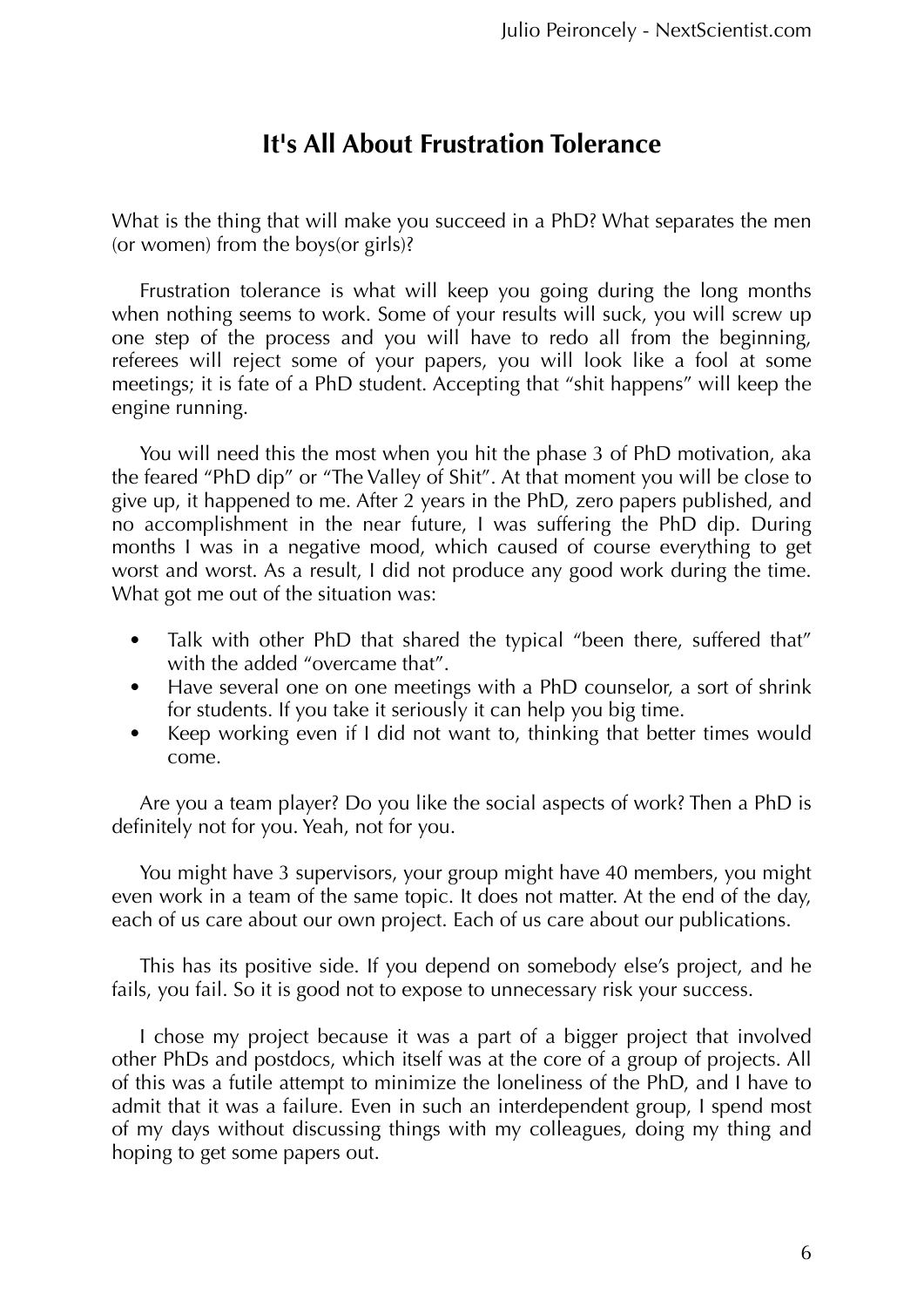You will feel frustrated, you will lose your motivation. At that moment, think of the 5 Phases of PhD Motivation. Do not quit. You know that if you keep working things will improve. Results will come. You will see your path with recovered (and informed) optimism.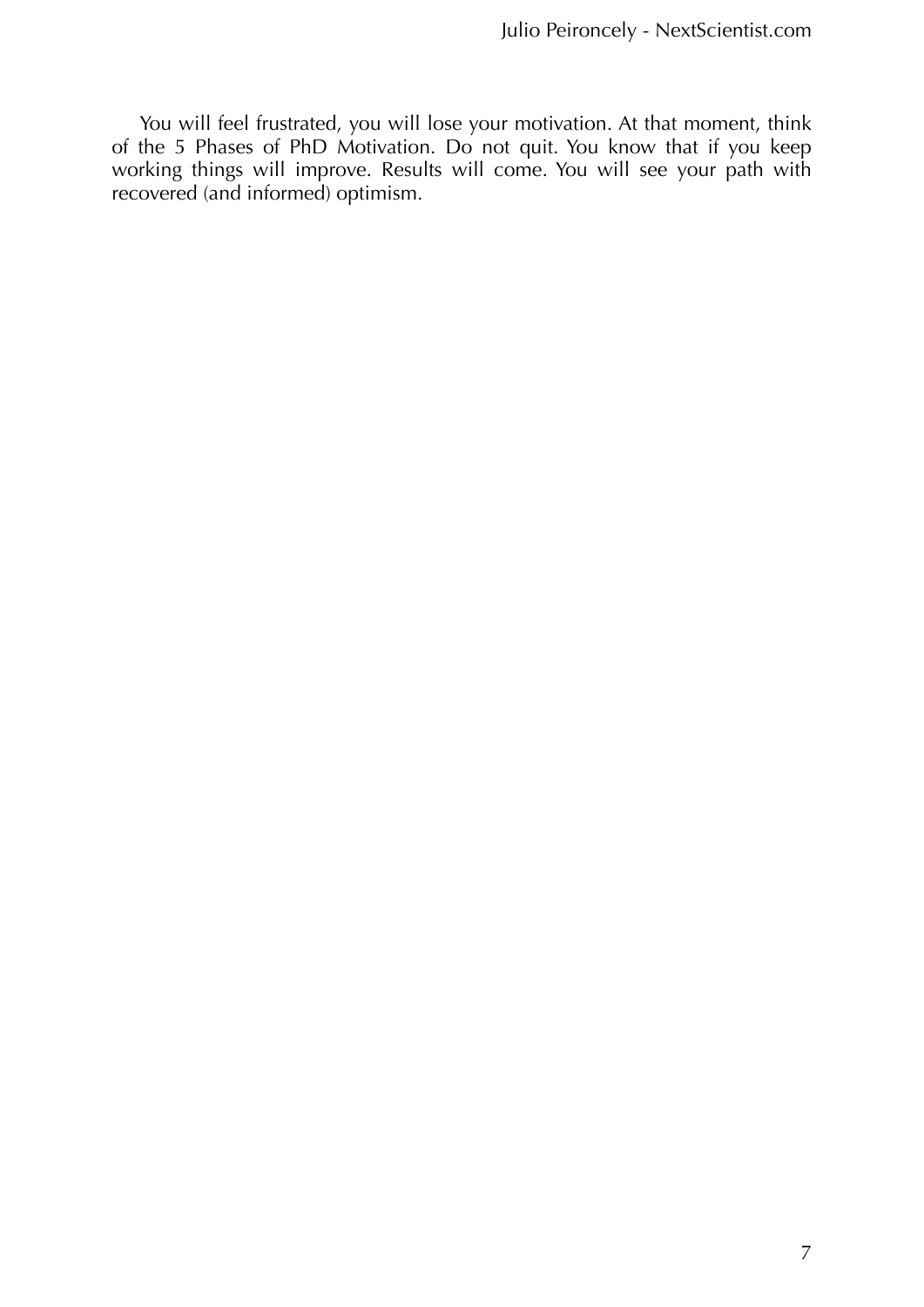# **Learn The Rules**

Your goal is to finish your PhD. In order to finish your PhD your Professor has to be satisfied with your research. He has to be confident that you did good work, that you are scientifically mature to be considered a PhD. Then he has to propose you to defend your thesis, be it with a viva, an oral exam, writing a book, or any other method.

You have to give your prof what he wants, not what you think that he wants. You need to know how the PhD drill works. Here you have some questions you need to answer.

- What does your he expect from you so he allows you to defend your thesis?
- Is it a number of peer-reviewed publications? Do they all need to be published or can some be in submission?
- Is it a number of pages in your thesis?
- Is it a publication in a high impact journal? How high is that impact factor?
- What happens if you are delayed in your PhD? Can you get an extension or are you fired?

Most of the times your prof will be more inclined to you graduating if you have also done some little extras. Extras that improve your scientific career, or his career or the group reputation.

You can earn extra brownie points by giving a talk at an international conference, or collaborating with other scientists, or bringing home a research grant. Maybe he would like you to help with teaching undergrads. Maybe he would appreciate you helping organize a workshop.

Do whatever it takes so hi opinion of you is excellent.

All these questions need to be answered by your professor and/or the graduate school office. Go ask them and make sure you and your Professor are on the same page about your PhD.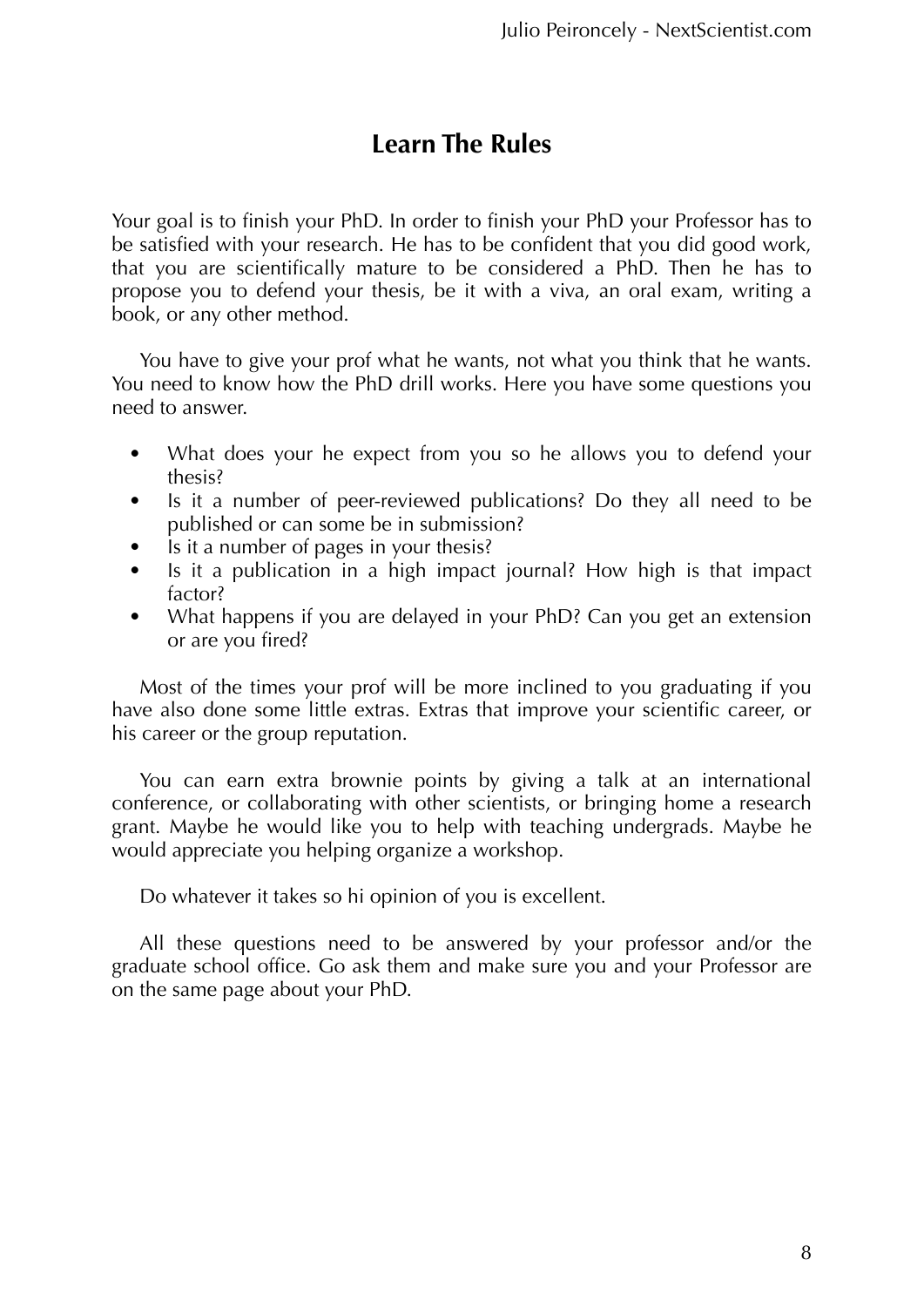### **Know Your Prof**

You already have asked him what you need to do to graduate. Now you need to analyze him. Discover what he likes about research.

You might think your professor is using you to push his career. You might have heard that PhDs are nothing but cheap scientific labor. Guess what? You have to use him too.

Your goal is to have your Professor doing things for you on time, when you need them and without delays. He is such an important part of your PhD.

Think about it. Your professor decides if you can defend your thesis. Your professor gives you green light to submit a paper to a journal. He gives green light to you going to a conference. To you collaborating with somebody outside your research lab.

Your professor will sign the bills of your research expenses. Your professor can allocate for you that piece of equipment you need and that seems to always be kidnaped. You will need a good recommendation letter from him to be accepted in a post-doc.

Seems like a good idea to have a good relationship with your Prof, right? Being in good terms will motivate him to give you a helping hand when you need it.

If you want to go the extra mile you need to think like your Professor. Imagine you have propose a 12-month research project for your next year. You want your Prof to give you green light.

What type of research projects does he find exciting? Maybe he wants innovative projects. Or maybe he prefers his PhDs to walk on solid ground and reuse some old in-house project.

He might want all the coauthors to be from the group, or he might prefer always some external collaborator to give more prestige to the publication.

How does your professor like to be pitched ideas? Via email? In a meeting with slides? Over a coffee? Reading a 20 pages project proposal?

You must know his working habits. If you need a meeting with him it's wise to know when his agenda accommodates meetings with students.

You will need your Professor to read one of your documents and give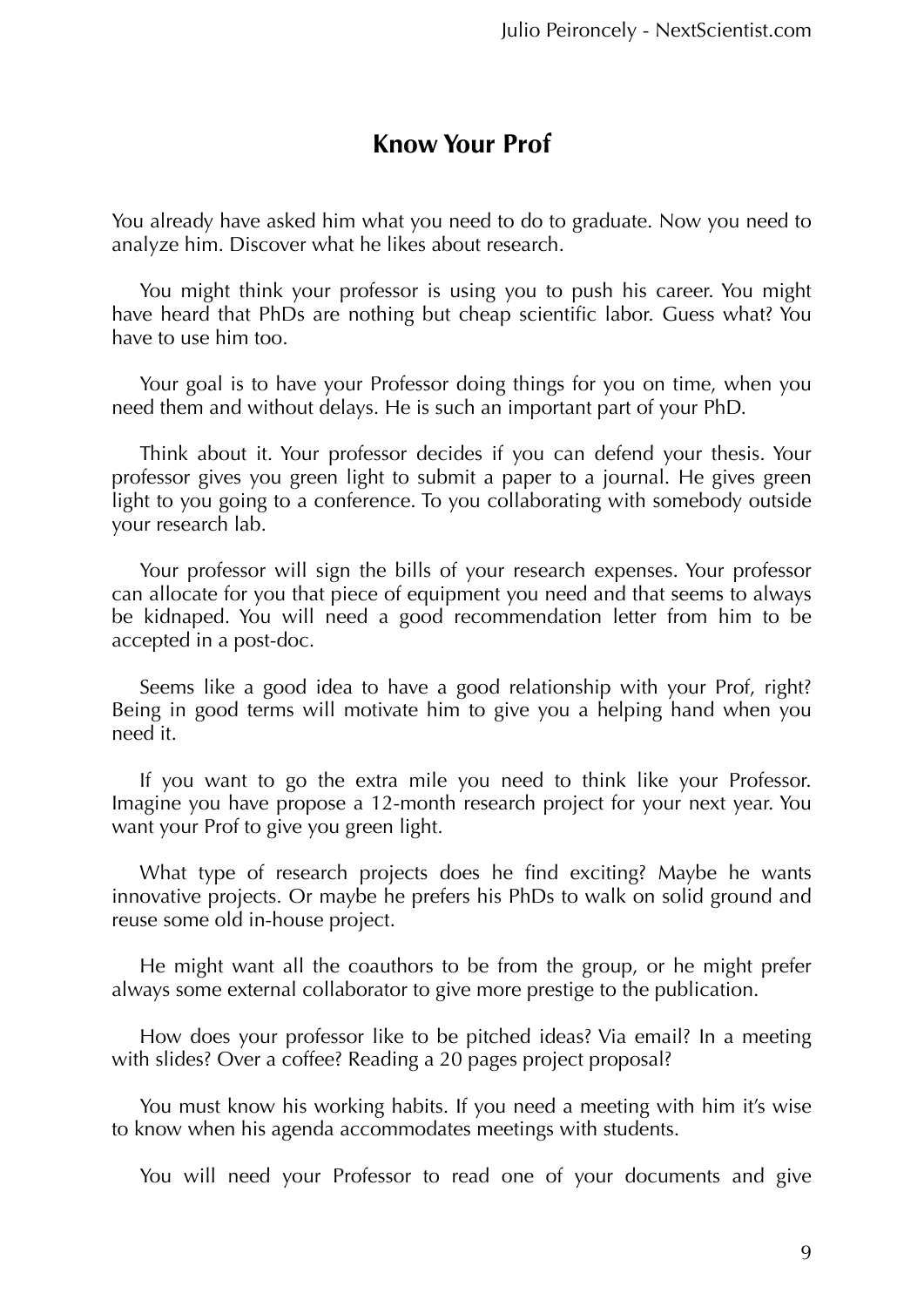feedback. When does he read documents and give feedback? Maybe you send it on Monday but he won't read it till Sunday evening, that is when he spends a couple of hours giving feedback to students. In this case it makes more sense to plan your writing accordingly and have a draft ready on Sunday morning.

At the end of your PhD, you will be the expert in your narrow field. In fact, you should know more about your little field than your professor. On the other hand, your supervisor has the overview of a broader field where your project fits.

What a professor is for:

- Discussing the solutions you are proposing to a problem you have. But remember that you have to propose solutions, otherwise you are wasting his time.
- Giving you the green light and signing: recommendation letters for student bursaries to attend a conference, travel expenses, collaboration agreements.
- Making use of his reputation to open doors, "I work in the group of Prof. …".

In summary, a professor is a catalyst.

What a professor is NOT for:

- Teaching you the ins and outs of your field.
- Deciding for you.
- Providing blazing fast feedback, he is rather busy.

In summary, YOU have to do the work.

As it turns out, knowing how to manage your professor will decide how much success you will get during your doctorate. Provide the ingredients he needs to perform his magic and don't expect the unexpected form him.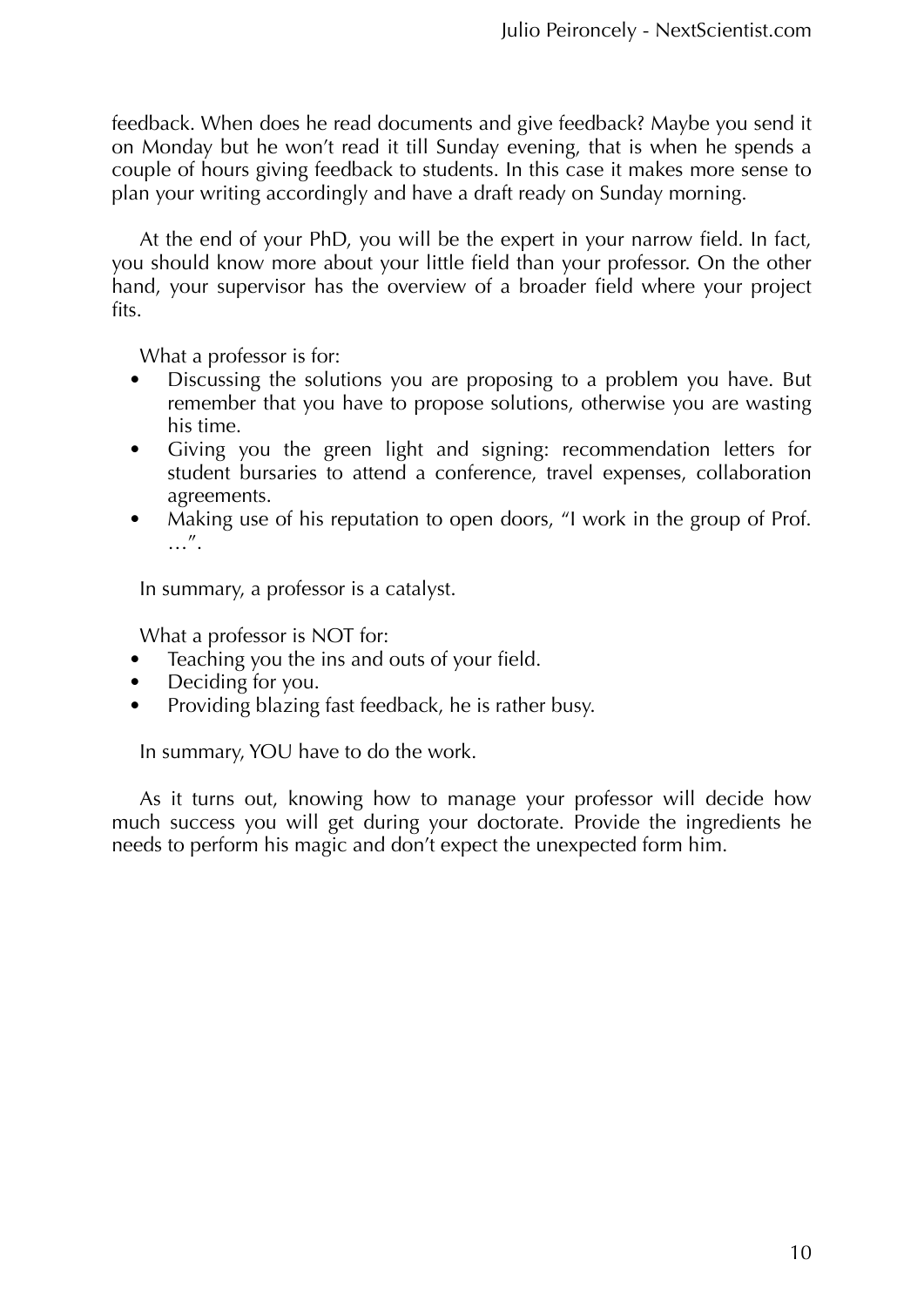## **Realistic Expectations**

We all start with preconceived ideas about a PhD, about ourselves and our capabilities.

Things are the way they are, not how you would like them to be. Let's destroy some of these myths so you don't carry the wrong expectations about your PhD. The most difficult part of a PhD is not generating great ideas and implementing them. It's all about staying motivated. Keeping your motivation up is essential. You know it, that's why you are reading this guide.

A PhD is lonely. Although you are in a research group, you are on your own. You are alone doing a lonely PhD in loneliness. 4 years is not so much time, you won't have "plenty of time to do it all". You won't do all those things, not even being as smart as you think you are. You are not so smart as you think. Neither as stupid as you think.

Most likely you won't make it to professor. Most people quit the scientific career at a certain point. Develop transferable skills so you can land a job in industry. Eventually you will (most likely) stop your academic career.

If you want to know everything about your field then choose a very small field. Although in a very small field you won't find many people to talk to. Your PhD should contribute "something" novel to our body of knowledge. This "something" doesn't need to be massive or a scientific breakthrough. Just care to produce something original.

 Nobody will thank you for your research and efforts. Medical doctors get a thank-you from their patients. Taxi drivers from their passengers. You know your research is important, but nobody will thank you for it. When you finish your PhD you will be a "doctor". Understand this is "the other kind of doctor". The real doctors everybody knows are medical doctors.

You got such a cool PhD project, in such a prestigious group, with a supervisor that is a rising star in the field. Logically, the least you can expect is to cure cancer, right? Well, no. It is good to be ambitious, don't get me wrong. Aim at the stars and at least you will be on top of the world. Fine, but breakthrough discoveries are not at everybody's reach. There are so many factors involved, that making a great achievement is more like a miracle than science.

Be happy if after many years of scientific career you pushed our knowledge a bit further in the race to cure cancer.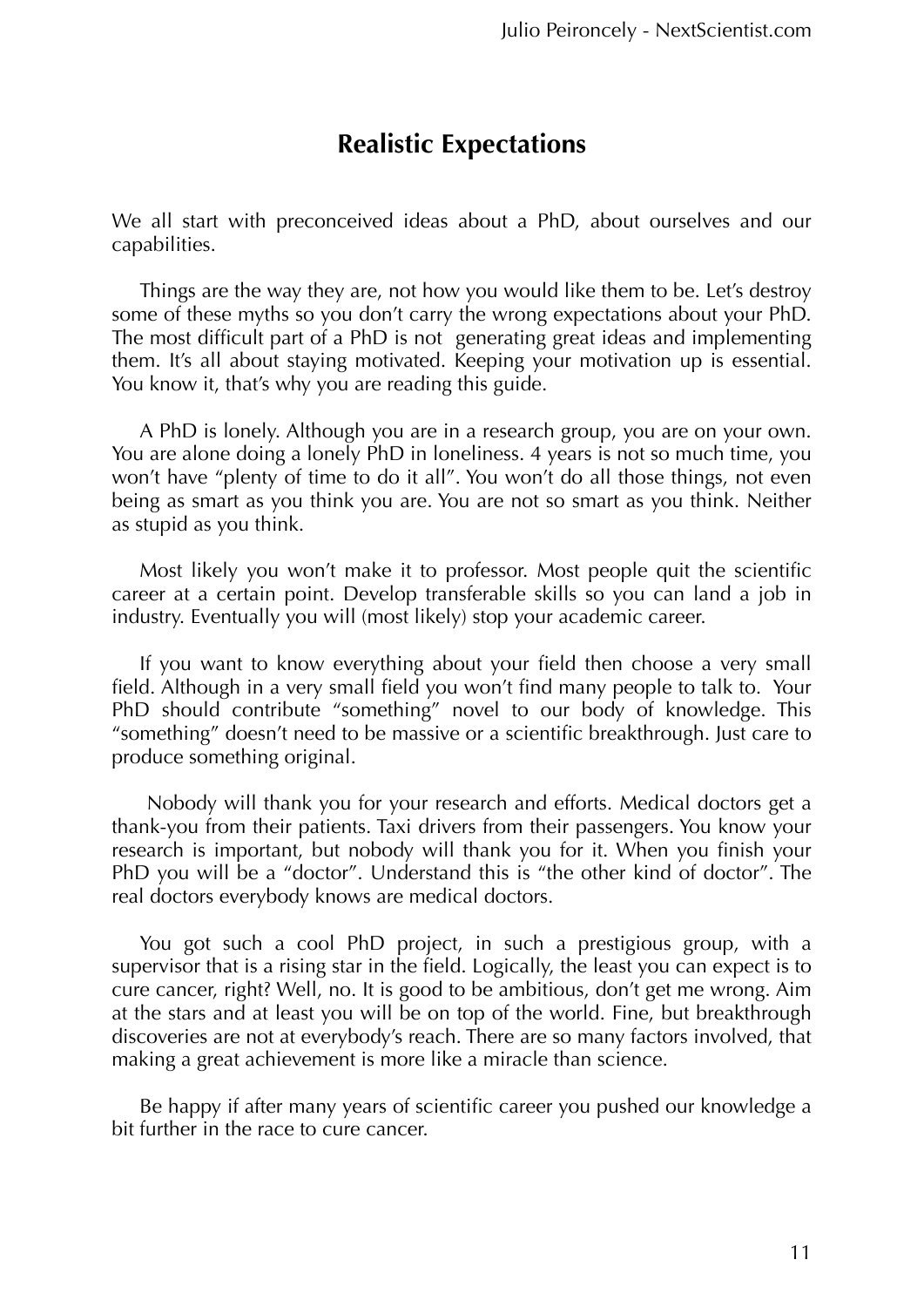## **Read, But Not Much**

There is so much literature to read in your topic that you should forget about reading it all. Instead focus on a few key papers. Those that build the foundations of your field. Don't get overwhelmed by all this papers. You might be one of those that think "before starting to do science, I will read all the necessary papers till I understand everything in my field." Surprise surprise … you will never be ready enough to start.

Your understanding of a field must come from combining reading and doing. How are you going to fully understand the ins and outs if you never tried a single experiment yourself? How, if you never experienced the thought process of choosing one technique instead of another?

Do not be paralysed by the sea of knowledge before you. You cannot know it all.

#### **Read Older Thesis**

Since you are going to spend a bit of time reading, why not read older thesis from your group?

Reading older thesis will help you to prevent reinventing the wheel. You find what has been done and build upon that. You don't want to find after six months developing a method that there is already a standard protocol developed by the previous PhD. An additional advantage of reading older thesis is that they already did a literature review for you. They selected the papers most relevant in your field at that time. Sounds like a good starting point for your reading list.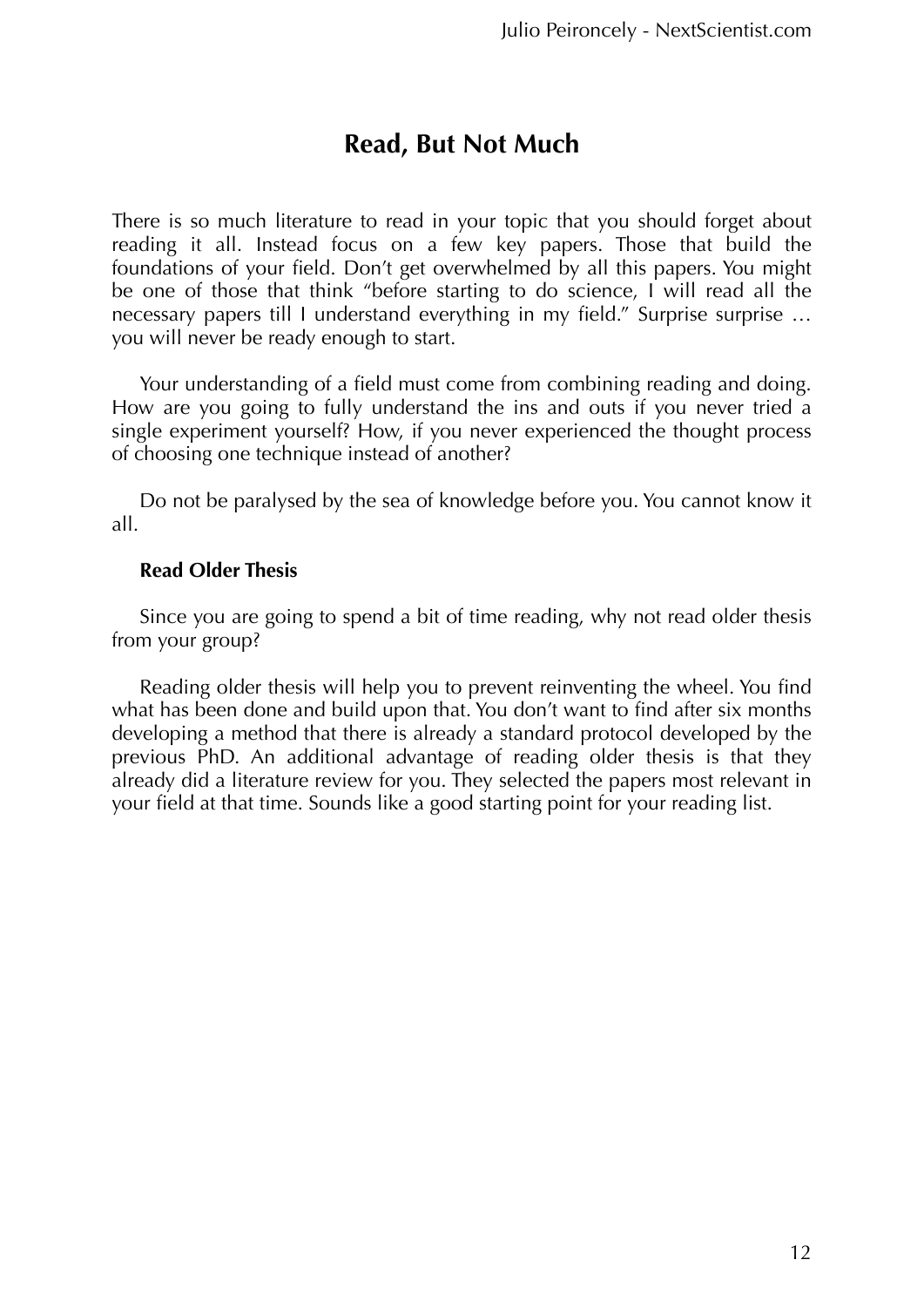# **Get Results Soon**

I still have nothing to show after 2 years in this PhD.

Does that sound familiar? I have felt like that. Most I could show was a poster with "this is what I want to do in my PhD" information. No results.

After 2 years and no meaty results to show I felt like I hadn't produced that much. I though that 2 more years with that success rate would lead to failure. As a result my motivation went down together with how I percieved the quality of my research.

What kind of scientist could I be if I didn't have any real result in 2 years?

The root of the problem is that I focused on grandiose projects. The only results I was thinking of were publications (biiiiig mistake!!), which we know don't occur that soon for PhD students.

Instead of aiming at big achievements I should have focused on smaller and achievable goals. Instead of building a full-fledged predictive model, I could have tried to make a good enough model and use it on some silly data to show its viability.

Here are some ideas to move fast at the beginning of Your PhD:

- Don't aim for perfect, aim for good enough.
- Simplify your projects, cut the number of subprojects, focus on the core of the project that is publishable.
- Produce a prototype fast, get feedback, improve prototype, get feedback, … You can also think of this as fast experiments that can easily confirm or refute your assumptions. Like this you can easily know if to invest more time or not in that path.

You can ask yourself the following question if you want to implement these ideas:

- Can I remove this task without my project loosing its essence?
- Can somebody already use this prototype to give me feedback?

"We don't want a thousand features. That would be ugly. Innovation is not about saying yes to everything. It's about saying NO to all but the most crucial features."

Quite zen, isn't it? Your "crucial features" are those tasks and project that will get you good results. Results you can publish or present at a conference. Results that will be included in your thesis.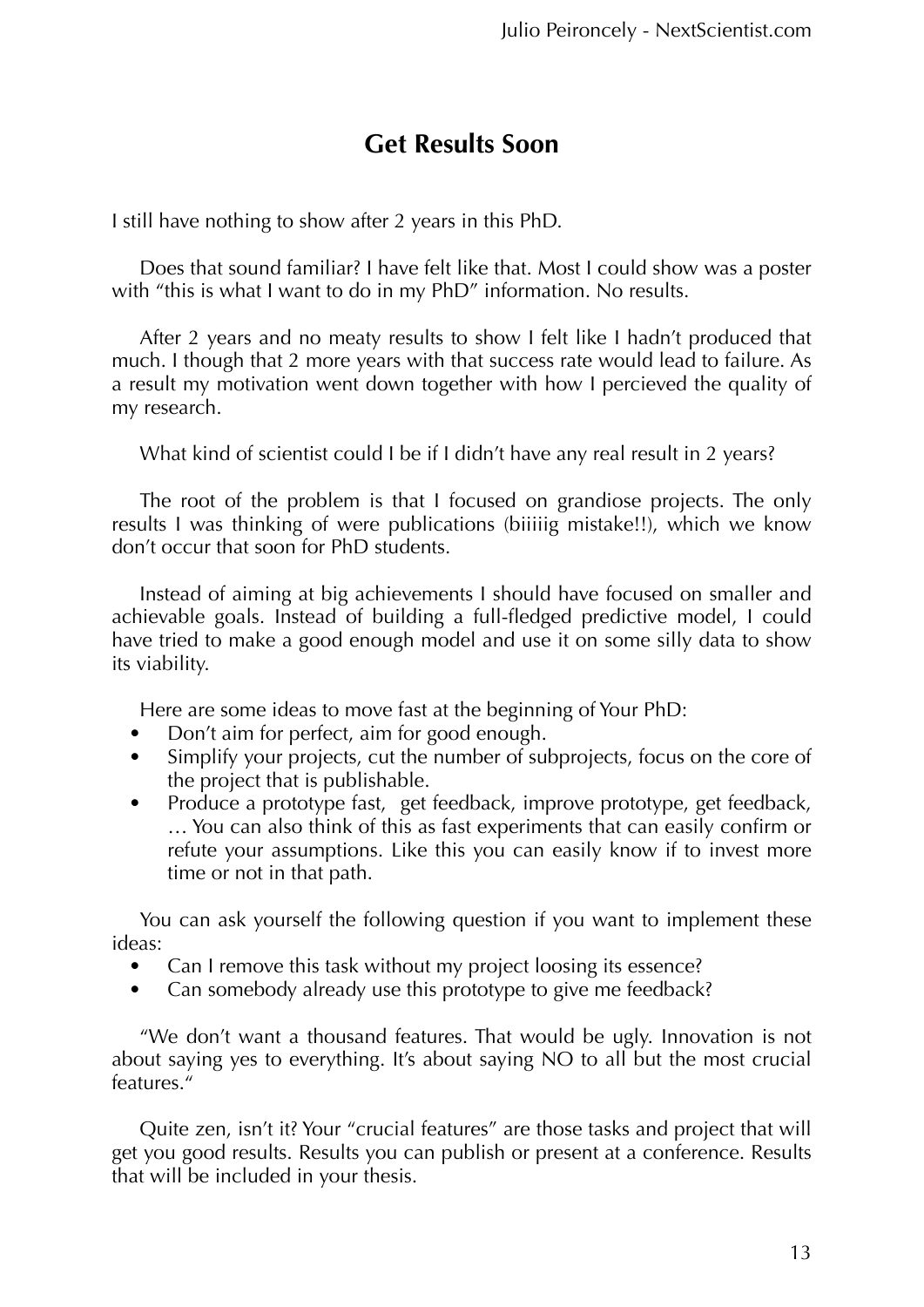Instead of focusing on the finished publication, try to have a simplified version of it. Show it to colleagues. Have them use what you developed and ask for feedback. Improve your prototype. All this will make you feel that you are progressing and therefore, keep your motivation up.

#Action Point: Try it for 2 weeks, A, set tight deadlines for your projects and B, decide which essential things you should do so what you deliver is good enough. Get your tasks done faster and move on the next thing.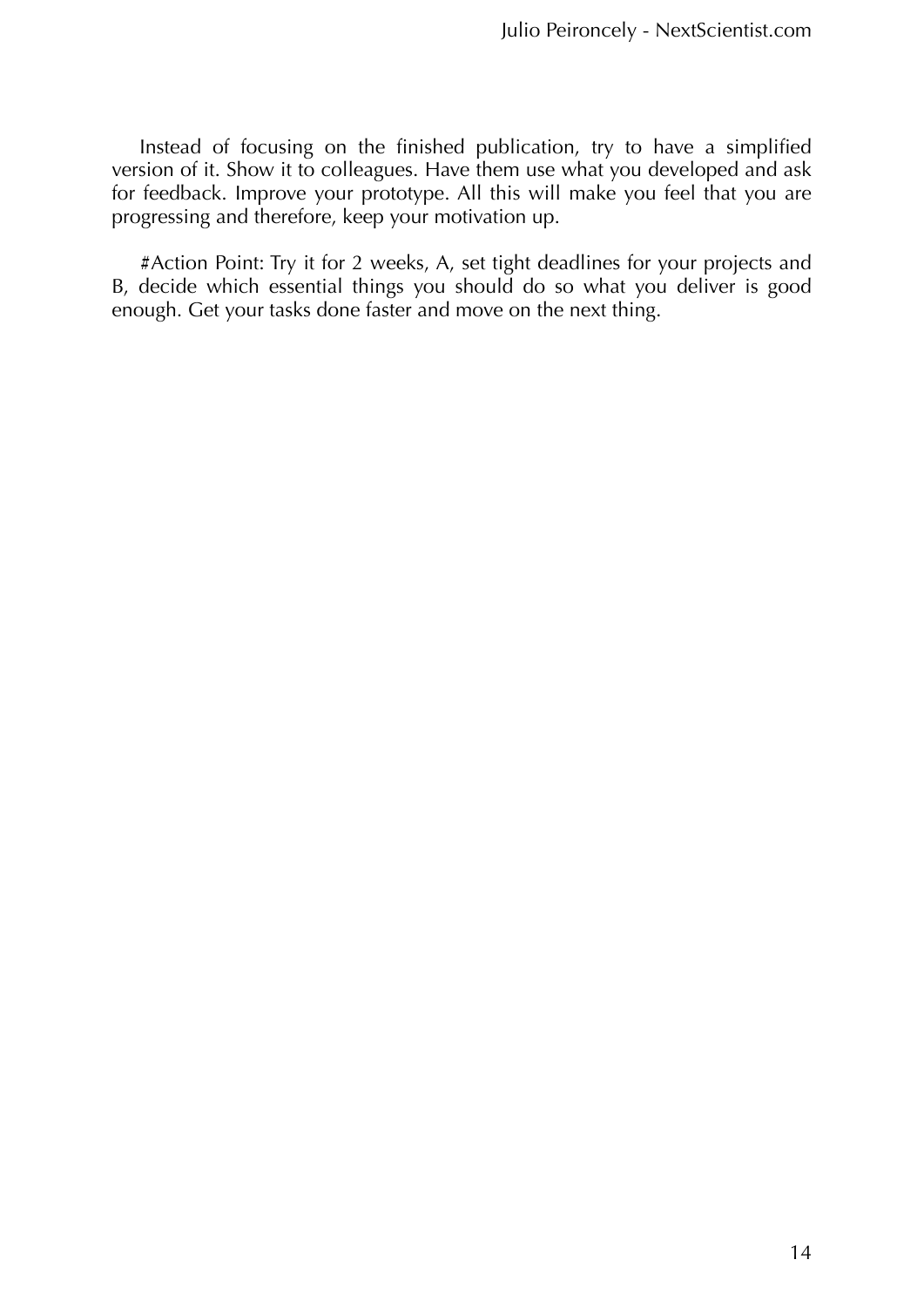# **Be Healthy**

Mens sana in corpore sano  $-$  A sound mind in a healthy body

One of the easiest ways to get a burn out is not taking care of your body. Sure, you are a scientists and your brain is the most important equipment you have. But neglecting the rest of your body will cause severe damage.

Taking care of your body is not only about hitting the gym to sculpt the body of an underwear model. It's about eating, drinking, sleeping, exercising and relaxing your mind. But hey, in any case I wouldn't say no to an underwear model body. Would you?

Let's admit it, during a PhD is common to gain weight. Overtime hours spent at the faculty lead to eating all the junk we can find in a vending machine. We eat at irregular times because of the schedule of our experiments. What about eating cold pizza as breakfast? Done.

We also tend to forget proper drinking. The only times we drink is to put in our bodies coffee of sugary drinks. What happened to the recommended 3 litres of water a day? This is the fast lane to diabetes, obesity, insomnia and lots of other nasty conditions.

I was also in that lane. I was feeling bloated, heavy, out of breath. Have you walked up a flight of stairs and lost your breath? Welcome to the club. My poor health condition led to higher stress which led to poor sleep. My brain was busy for hours when I laid in bed. Next morning I would wake up like a zombie. You can imagine how productive I was the next day.

I was going from hero to zero.

And then I changed. And I am going to tell you how I did. I hope it also works for you.

#### **Tips To Stay Healthy As a PhD Student**

- **Slow-carb diet:** as proposed in [The 4 Hour Body](http://www.nextscientist.com/go/4hourbody/). In every meal (breakfast, lunch, dinner) I ate slow-carbs, veggies and lean protein. The result was not that I lost fat without losing muscle and energy. My mood also improved.
- **I brought my own food to the university:** every morning I prepared my slow-carb lunch and packed it in a tupperware box. This saved me a lot of money on the unhealthy food served at the canteen.
- **Less snacking**: I stopped buying crap from the vending machines. Thanks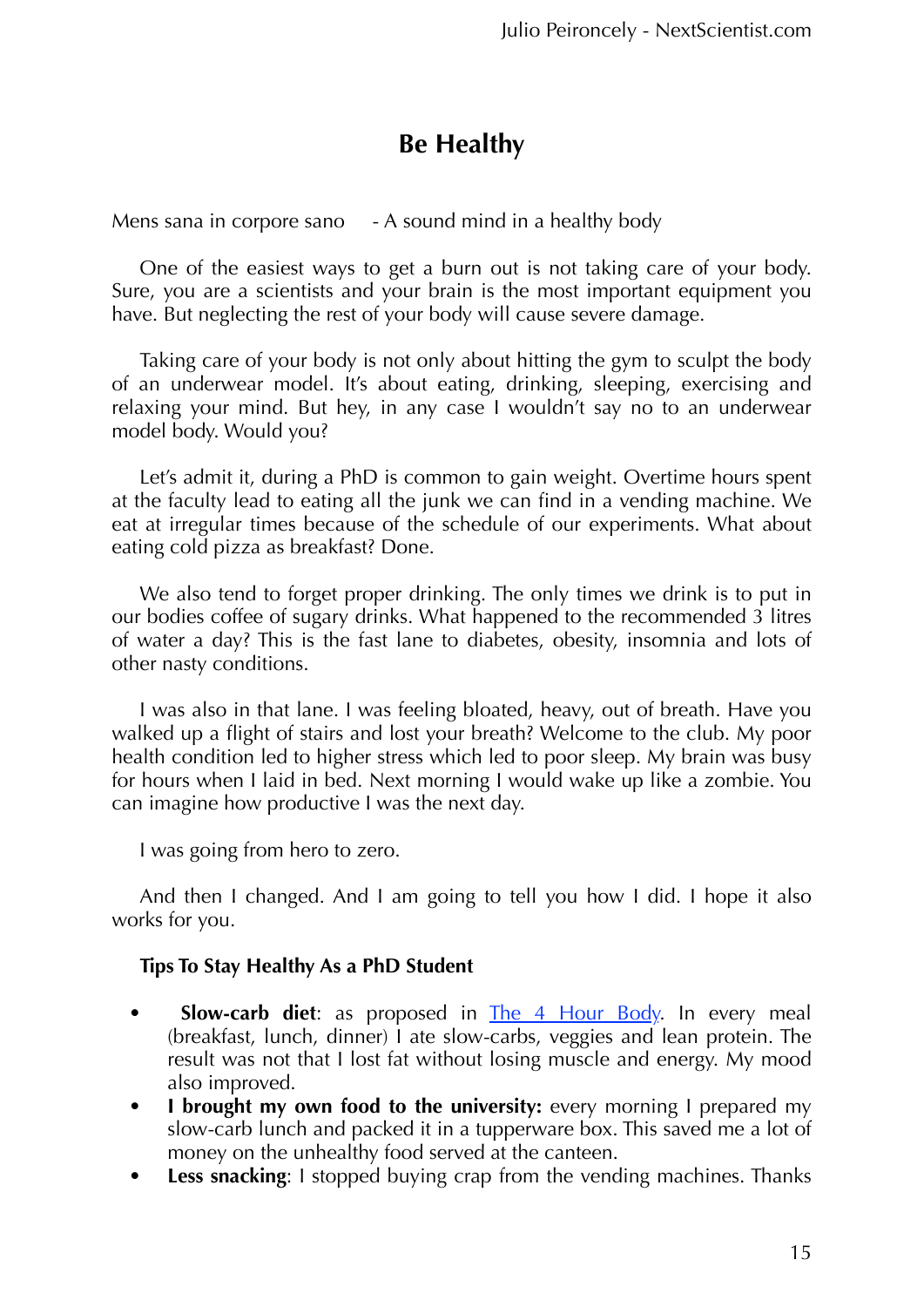to the slow-carb diet I was less hungry, but in those occasions I did, I drank a big glass of water. This entertained my stomach and hydrated me.

- **I drank only one coffee in the morning**: The rest of the day I drank water, green tea or yerba mate. This increased the number of trips to the toilet and improved my hydration.
- **Less alcohol:** I got used to alcohol-free beer and to drinking less wine. Remember that despite alcohol makes you funnier and more charming, it has a lot of sugars and gives you awful hangovers (not recommended if your brain has to perform).
- **More exercise**: Hitting the gym every now and then was new in my schedule. I also joined a basketball team for the cardio's sake and for the fun.
- **I bought this [blue light](http://%20http://www.nextscientist.com/go/light-therapy/)**: to fight against my winter blues and specially, to improve the quality of my sleep. Really recommended if you don't see much the Sun.

The result of all this was a healthier me. A healthier me was a more focused, effective and engaged me.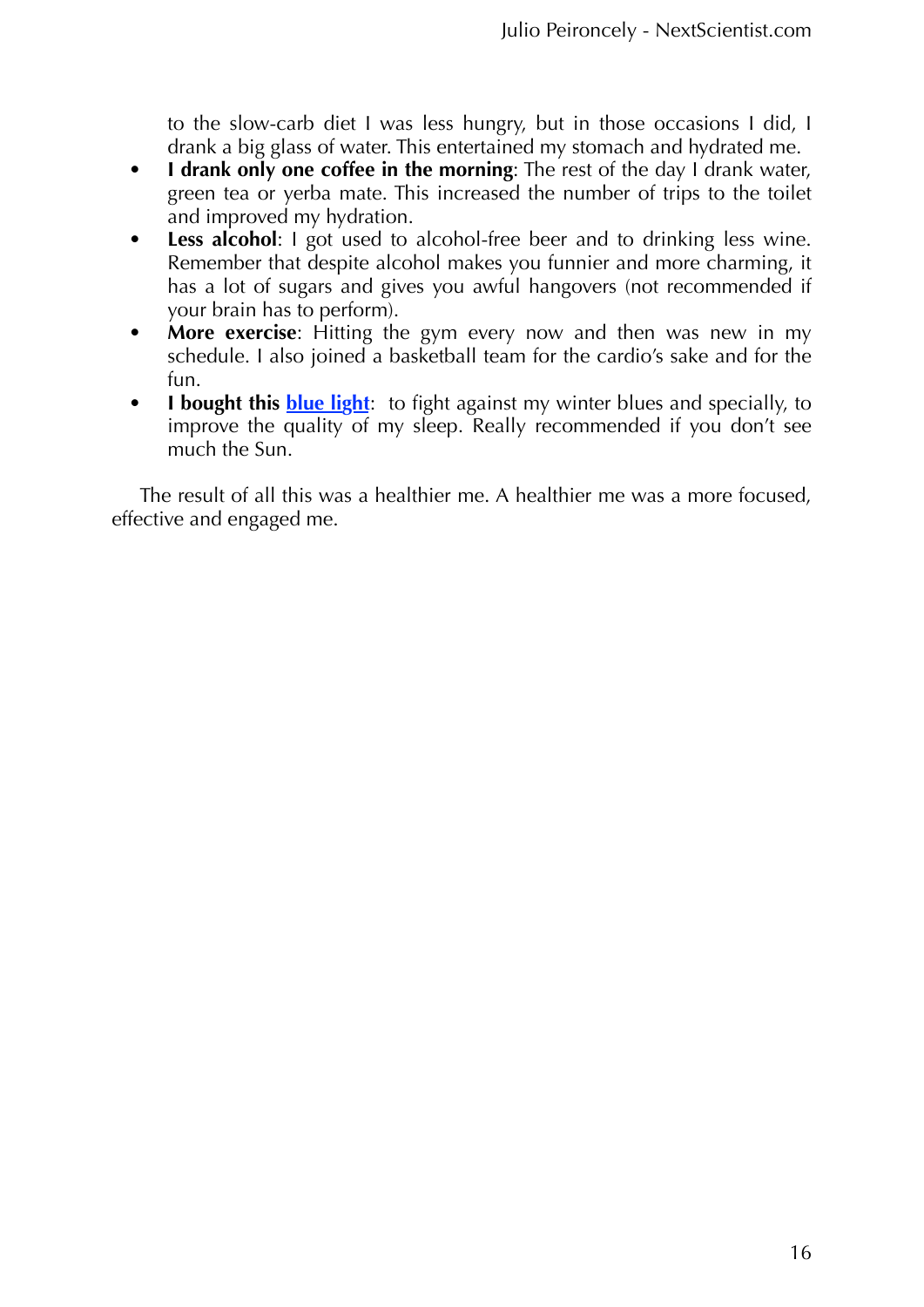## **Give Presentations**

Nothing paralyses PhD students more than having to present at a conference. But nobody teaches us how to give a speech. Supervisors and PI focus mainly on science, not on making the presentation skills of PhD students better.

It's a scary task and our scientific career depends on how well we talk in public. Fortunately, improving your presentation skills is possible if you know how.

Let me share some simple advice with you to improve your presentation skills.

#### **Preparing The Presentation**

#### **Time In Advance**

As a general rule, the more time you have for preparing a talk the better it will be. Try not to push everything until the very last minute. But don't over do it.

The best thing is to create specific times in your schedule for your talk preparation and stick to them. You should aim to have your slides 95% finished 3 days before your talk. The goal is to have a few days to rehearse your talk and change little details in your slides.

#### **Your Audience**

Knowing your audience and their background has a high impact on the quality and structure of your talk.

The amount of introduction required for your field, each technique and each problem will depend on how much the audience knows about your topic.

If your audience comes from a broad range of backgrounds you will have to introduce your field of research saying what it is about and why it is important to do research in your field. Don't take for granted that they know the techniques you used. Your audience will appreciate a basic description.

If most of your audience consists of scientists in your field you can skip introducing it and spend more time on the novelty of your research.

A great speaker gets the attention of the audience very quickly at the beginning with either a personal story or with addressing an issue the audience faces.

Think about problems or fears these people have and answer their 'So what?' question. Which questions might your audience raise? This will help you understand their mindset and see your presentation from their perspective.

#### **Learn From Others**

Talks can come in different forms: journal club, seminar series, annual society talk, conference talk, even a guest speech at the last wedding you attended is a talk. You can learn the most from either great or bad speakers.

Which ones did you really enjoy? What exactly made these talks great? What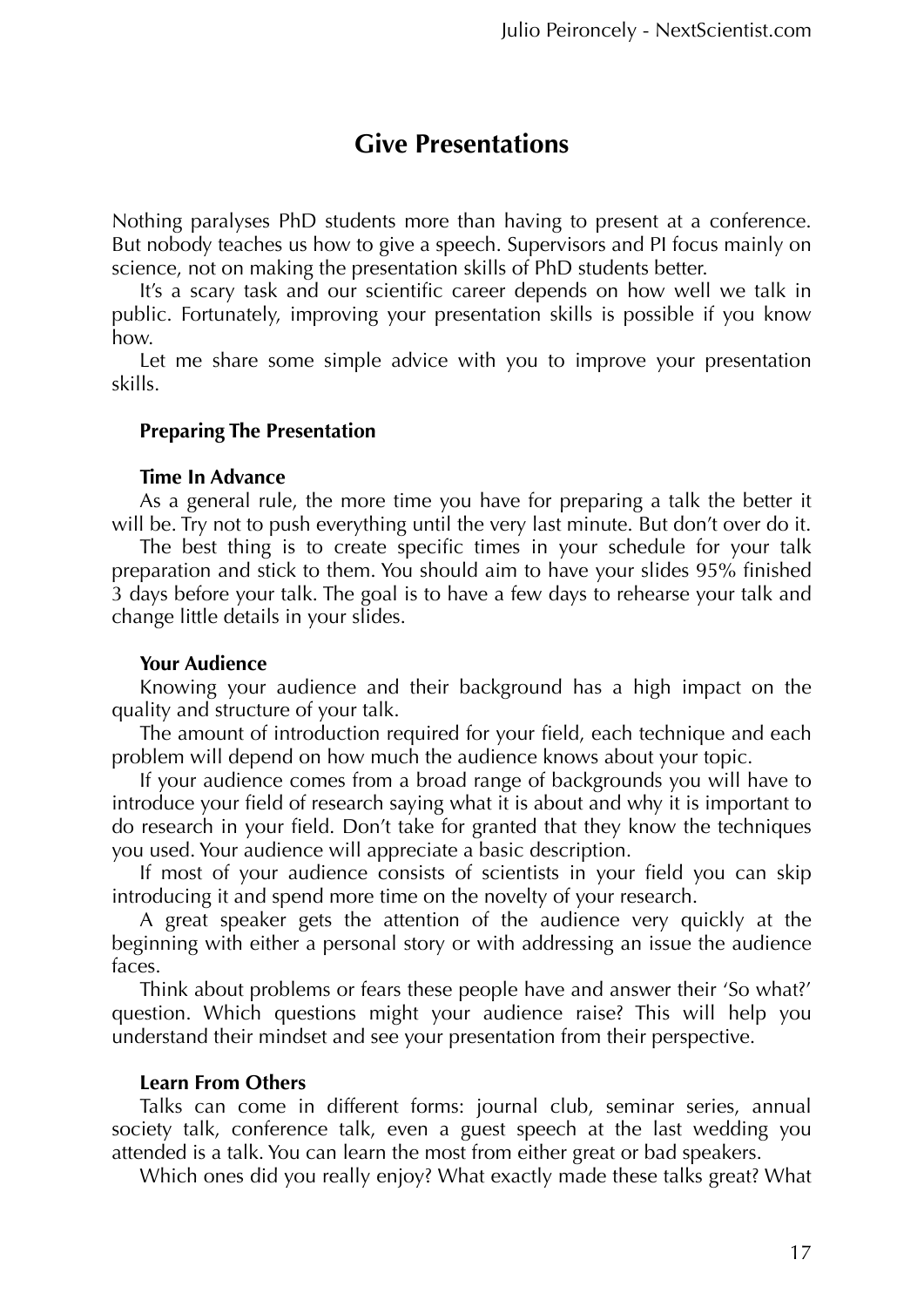were the mistakes in awful research presentations? Why were these talks so bad that you wished yourself somewhere else?

Now be honest to yourself: Do you make similar mistakes when you are nervous? Only by analysing these talks you might already get hints on improving your presentation style.

#### **Creating Slides**

Collecting ideas in slides can produce a chaotic presentation. Do you want a more organized way to create your slides? Start from the end. It goes like this:

- First of all you need to think about the main message of your talk. If you had to sum up your talk in one or two sentences, what would you say?
- Create the acknowledgement slide. It helps to fill up at least one slide and avoid the paralysis by a blank page.
- Create the conclusions slide. Here you should list no more than 3 takehome messages. You could also include no more than 3 things to improve, aka future lines of research.
- Decide which results you want to show. Create the slides with the images of your results.
- Create the slides with the methods that people need to hear to understand how you reached your results.
- Create the introduction slides. In these first slides of your talk you motivate the audience to listen, show the importance of your research and explain the choice of methods that will come later in your talk. The type of introduction slides depends on your audience. Sometimes you will need to introduce your whole field of research, other times just the narrow problem you are tackling.
- Create the title slide.

#### **How To Stay Calmed**

To achieve presentation nirvana there are 4 tips:

- Prepare and rehearse your presentation. A good preparation boosts your self-confidence in general.
- Know what you are presenting. Don't invent anything. Don't present something you are not 100% sure how it was done. Don't present anything that you do not believe in.
- Talk to the audience. Don't just spit out memorized ideas.
- Improve your behavior. As you give your presentation the audience not only listens to you but also analyses your non-verbal communication. Don't worry, everyone communicates this way.

#### **Practice Your Talk**

You should practise your talk on your own and with an audience.

If you practise your talk 30 times it might be too much. You could try to cut your repetitions gradually from one talk to another until you reached a healthy number below 10 times.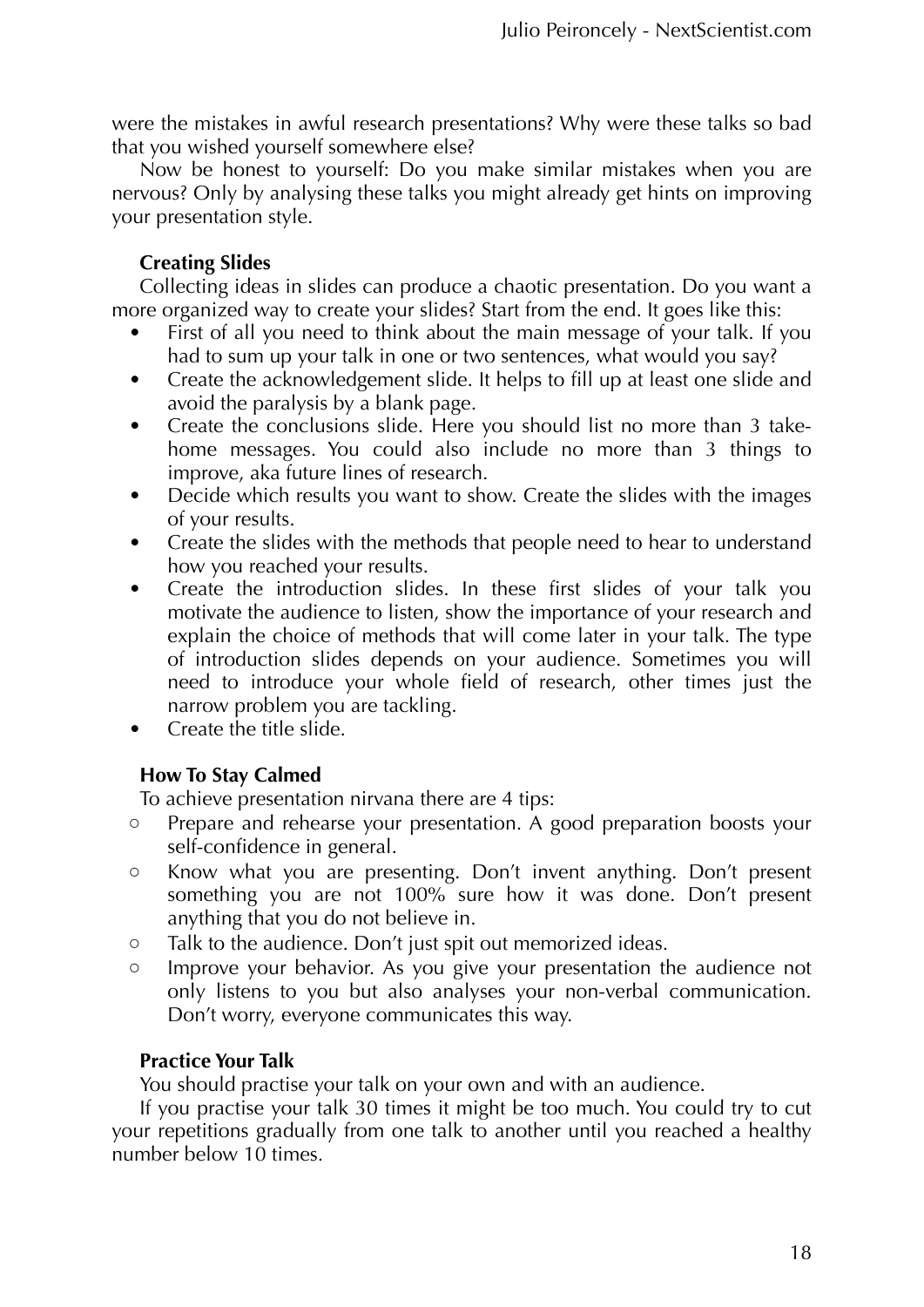Giving your talk in front of an audience (your group members) helps to get honest feedback. Let them shoot at the design of the slides, the content, your articulation, your rhythm and anything they think will improve your presentation.

Memorizing your talk as bullet points also gives your brain a chance to talk in a 'normal' way during your presentation. If you prepare your slides wisely they will guide you through what you want to say and remind you to keep track.

Learning full sentences often ends up sounding like you are reading from a book and if you forget only a few words you will panic.

If you tend to lose track of time practice your talk repeatedly with a timer. After several iterations you will fine-tune your message so it fits in the time you have for your talk.

#### **Giving The Presentation**

You should arrive early to have enough time to talk with the chair of your session. Th chair of a session is the boss running the show. Introduce yourself to the chair and advise on the pronunciation of your name and provide a short bio, so she/he can introduce you. Don't forget to hand over your slides. Ask the chair to test your slides on the computer used for the presentations. Check that the projector displays colors, transitions and videos flawlessly.

Also, arriving early will give you a chance to get used to the room itself and its surroundings. Go on stage and visualize yourself at the time of the presentation. Once you go up the stage for real, it will feel familiar and less intimidating.

Extra tip to reduce panic: Ask something at one of the talks before yours. Doing so gives you the feeling that 'you have already talked in public that day'. This helps to start your talk more relaxed.

#### **Body Language**

- With gestures it's like many things in life: not too much and not too less. Try to find a middle point where you avoid overly dramatic hand gestures or keeping your arms as still as if they are dead.
- Take your time to breath properly in between and don't rush through the talk as if it is a race.
- The most important thing: Smile! Be friendly while talking. Also, smiling relaxes your body because it goes both ways: We smile when we are happy but when we force ourselves to smile we start feeling happy.
- If you get shaky hands avoid using a laser pointer. Instead you can use words like 'In the upper left corner of the figure we see…'. If you do have to use a pointer use two hands, one for the pointer and the other one to hold your wrist; this will reduce the shaking.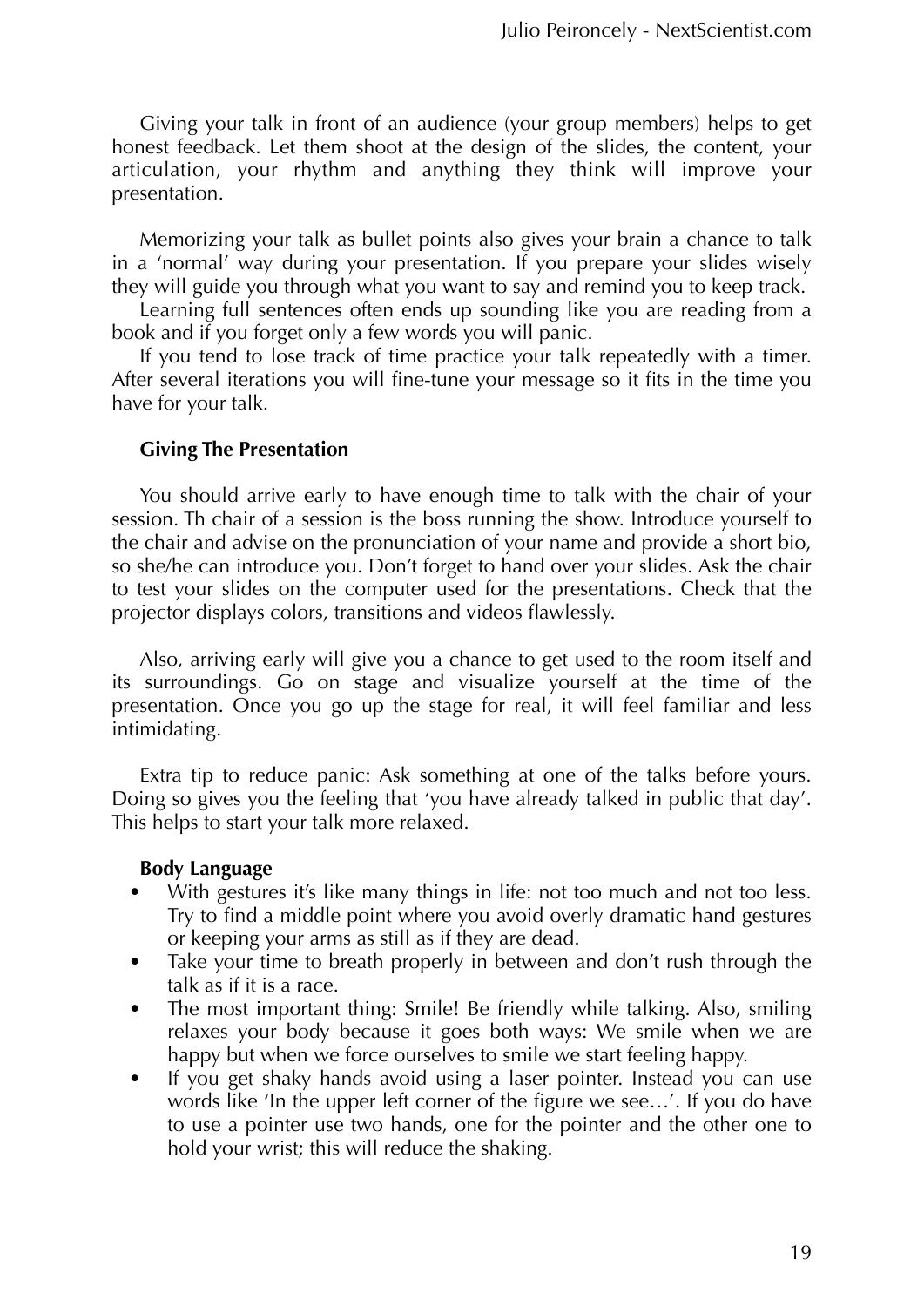#### **Audience/Eye Contact**

If you can't look at people directly during your presentation you can look at the horizon line just above the heads. OR better: Look randomly at people without analysing their expressions.

Make sure you look at every 'section' of the room from time to time (e.g. left side/ middle/right side). So no one within your audience feels left out.

#### **Questions & Answers Time**

Depending on the audience, leave at least 10 minutes for questions at the end of your talk.

If you are too shy looking people directly into the eyes, concentrate on a point between their eyes. People don't realise the difference and still think you keep eye contact.

The best advice for answering questions is to understand them in first place. If you don't understand a question double-check before talking about something the person didn't want to know. In that case you may be very blunt by asking: 'Do you mean….? Are you asking about this or that….?'. These questions might also give you some additional time to think about your answer.

It's good to repeat the question even if you understand it. In this way everybody in the audience can hear it and you double-check that you understood it. Don't panic if you don't have an answer to every question. Even the best expert can't know everything.

Here you have some replies you can use often to answer a question:

- 'That's an interesting point of view, I haven't really thought of this aspect yet'.
- 'We haven't looked into that yet, but it is [on our to-do list / one of our future lines of research / the next idea we want to explore]'.
- 'Unfortunately I don't have time looking for the data now but I could look it up after the talk if you could spare some minutes afterwards'.

Don't take questions too personal. Even if it seems they make your research look silly. Even if the tone and attitude of who is asking seems too aggressive. Stay cool. Be polite. You don't want to start a cat fight in front of the audience.

Most of the times people don't mean anything bad with their questions.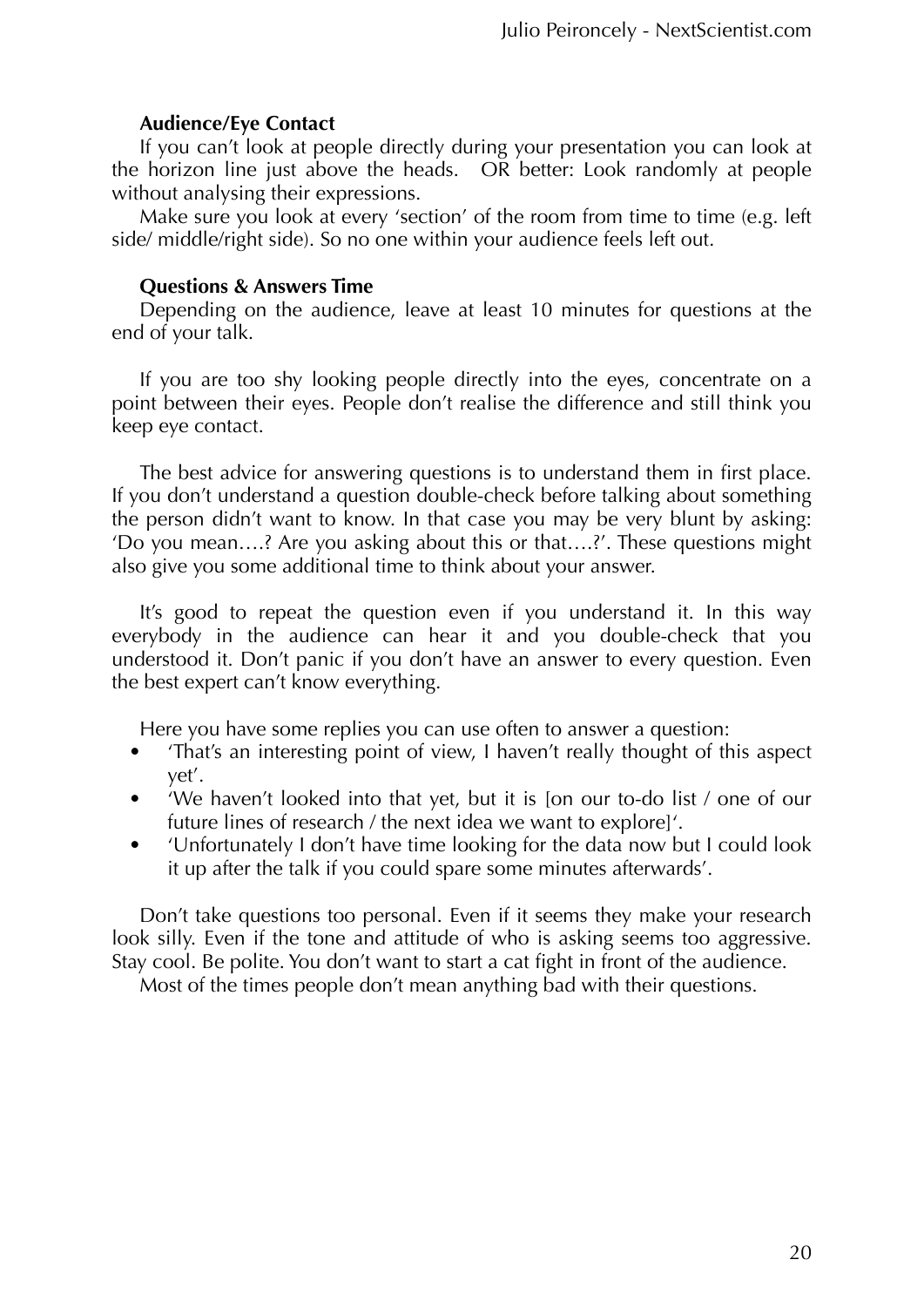# **Write, A Lot, Early**

Papers, papers, and more papers. Don't be fooled by speeches like we don't care about papers but about quality research and the so. The tragic truth is that papers measure how good your research is. Furthermore, many universities require you to have a number of published papers to get your PhD diploma.

You can look at papers in two ways, in a qualitative and/or quantitative way. A good scientist has either a lot of published papers or a few published papers, but of very high impact.

Needless to say that if you have a ton of very high impact papers you are the king.

You will have to write a lot, considering how important papers are and the fact that you are nor born knowing how to write a killer scientific publication. Remember, practice makes perfect. In fact some people recommend to write a fix amount every day, a sentence, a paragraph, a page, you name it. The important here is to adhere to a length of text that you can measure and that easily check whether it is done or not.

This advice on writing papers I found the hard way, the first paper I wrote received close to infinite rounds of feedback. The main reason for this was that I hadn't practiced much. But hey, it is never late to start doing things well.

And if you don't know how to start, there is a lot of help out there on how to write well for **academics** and **non-academics**.

#### **Some Writing Tips For PhD Students**

In any sort of communication:

- **Have a Conversation:** in most of your writings write as you speak. Avoid complicating your language.
- **Find Your Voice:** don't always be objective. Include some part of your personality in your communication.
- **Say what you mean, mean what you say**.

Academic writing:

- **Clear, Concise, and Well-constructed Language**: Typos, spelling mistakes, and grammatical errors leave a bad taste. Meticulous proofreading of the paper and using word processing tools help highlight (red and green squiggly lines) the awkward text. Practice economy in writing; avoid colloquial phrases, contractions, run-on sentences, and extreme verbosity in language. Further, try not to digress away from the topic.
- **Construct A Veritable Content**: talk about what you know, don't invent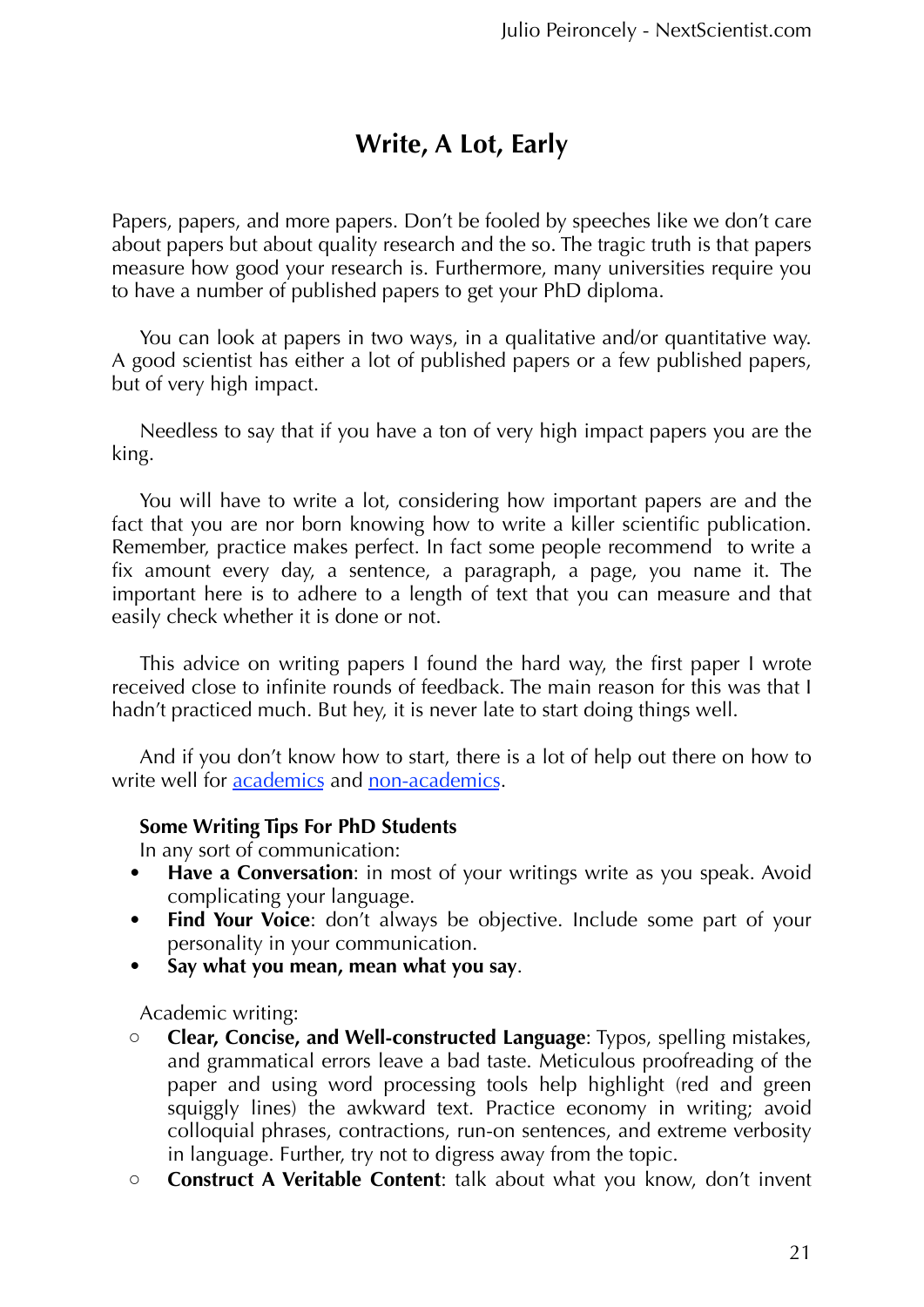things. If you state something, give facts and proper citations.

- **Don't Copy**: In academic writing, there are few intellectual offences more impacting than passing off someone else's content as your own. It is okay to take a leaf from the previous authors' researches and opinions, but do not merely rehash the content without giving a due regard for its origin.
- **Avoid Over-quoting**: Word for word quoting is legitimate in certain situations, but your text will seem borrowed if you over-quote. Insert direct quotations, only when you cannot possibly express the equivalent meaning in your own words. For a major chunk of your document, however, consider paraphrasing. Paraphrasing simplifies a selection, but may not necessarily condense it. Further, make sure that you attribute the original source to the paraphrased content.
- **Summarize**: Confining your paper to an allocated number of words is one of the most daunting tasks if you want to improve your academic writing. Summarizing simply means doing away with all the extraneous content without sacrificing the kernel of the topic. You can follow what is popularly known as Ockham's razor. Applying this process ensures that your final product is terse and focused. This may entail mentioning just 8 case-studies instead of the 32. Or pruning the document to a third of its original size, but more important is that your manuscript meets academic tenets.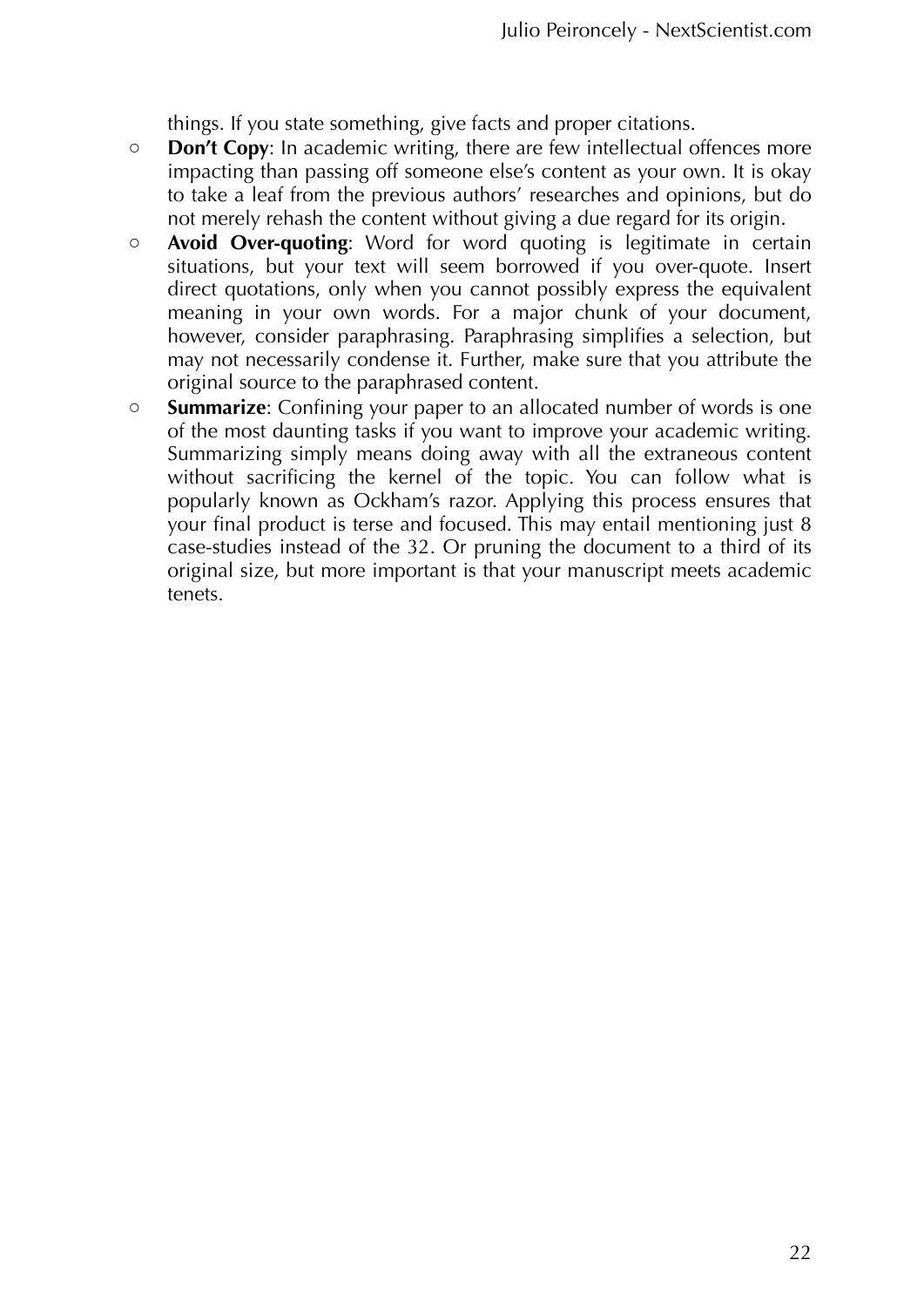## **Use The Right Software**

We have all looked at our iPhone, Kindle or Moleskine and said "how have I been living without you all this time?". You know, that feeling of money well spent on a product.

It makes you feel like a savvy buyer. But buying these products also allows you to do things that you could not do before, or in a more pleasant way, or more efficiently, or all together.

The same happens with apps and software tools for our daily chores. Chores like managing projects, sorting information and sharing documents. We all have to do these things, even scientists.

For such tasks, some tools are changing the way people work around the globe. Some are general tools, others are specific for scientists. What they do have in common is that once you start using them, you won't go back to your old methods. Once you start using them you go paperless, you become a bit more of a digital scientist.

If you are like me, you have spent countless hours downloading, installing and testing software. Software for different purposes like backing up your data, managing your bibliography, taking notes, managing your tasks and on and on. I think I even spent a whole week testing project management software. What a waste!! Specially since my final choice was just a to-do list software.

What we want here is not to waste time finding and learning new software and at the same time, use software that can save time and headaches for us. Therefore we need to use simple tools, that are multiplatform (that work both on your laptop and smartphone) and that sync everything via the Internet.

Please, give a warm round of applause to the 4 tools every PhD student should be using.

#### **Evernote**

Evernote is a second brain for PhD students. It captures, manages and finds all your digital information. Not only this, it syncs everything across your devices. Evernote organizes everything in notes and groups them in notebooks. You could see a notebook as a project or a topic and a note as a piece if information. Notes can be anything from pieces of websites that you clipped, photos you took with your phone, an audio memo you recorded, written notes or a scanned document. Evernote swallows and digests almost anything.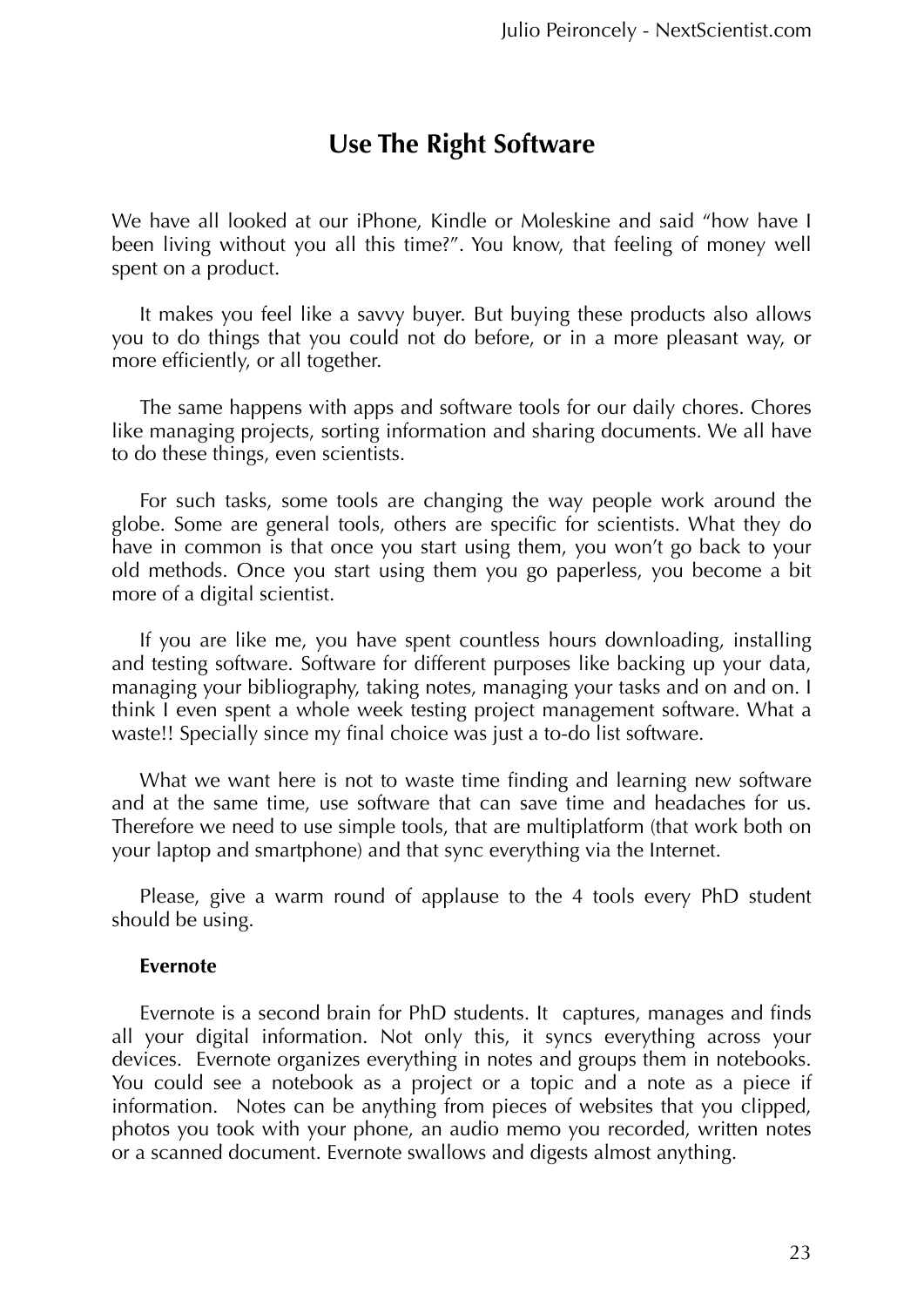Where Evernote excels is in retrieving this amount of data. It searches in all the contents of your notes, even in the images. By this I mean that if your photo has some text in it, Evernote recognizes it as text and makes it searchable. Can you see the possibilities this gives you?

I recommend to have a read at the best book on Evernote ever written, [Evernote Essentials.](http://www.nextscientist.com/go/evernote-essentials/)

How can you use Evernote in science? Have you ever wanted to have a repository of the lab journals of your students? Students come and go, and so do their experiments. Knowing why, when and how they did something is a hard task. This is why many keep a lab journal (yes in paper, still, today). Wouldn't it be better to have a synced digital version of this lab journal to avoid a disaster in case the journal is lost ? Wouldn't it be better to have access any time to somebody's lab journal while it is being created or years after the person is gone? With Evernote your students can document their progress and share it with you. The can have a note per experiment, containing setup, results and images. And you can see them ordered chronologically.

Have you ever wanted to organize snippets of information you find online? You are preparing a presentation and want to cite some articles you found in Scientific American and Wired. But you cannot google them because you forgot their tittles. Or you once saw a funny picture that could now be used in your slides but forgot to save it.

Evernote allows you to clip from your browser those websites or contents that you might end up using one day, either for fun or in serious publications.

#### **Going the extra mile with Evernote for scientists**

Evernote is easy to use and rather intuitive. If you also consider the many different features it has, it is no surprise that people find the most surprising ways to use Evernote.

If you want to squeeze all the juice out of [Evernote](http://www.nextscientist.com/go/evernote-essentials/) I recommend Evernote [Essentials.](http://www.nextscientist.com/go/evernote-essentials/) It helps you to get started with Evernote and use it like a sir. It even gives you ideas on how to use it if you are a blogger, a programmer, a foodie, or whatever you are.

#### *You can [buy Evernote Essentials here](http://www.nextscientist.com/go/evernote-essentials/).*

#### **Dropbox**

[Dropbox](http://db.tt/4FNUaRhE) allows you to share files between computers and gadgets and have an online backup. You just need to install Dropbox in you computer, phone or tablet, and it will create a "Dropbox folder". Whatever file you store in this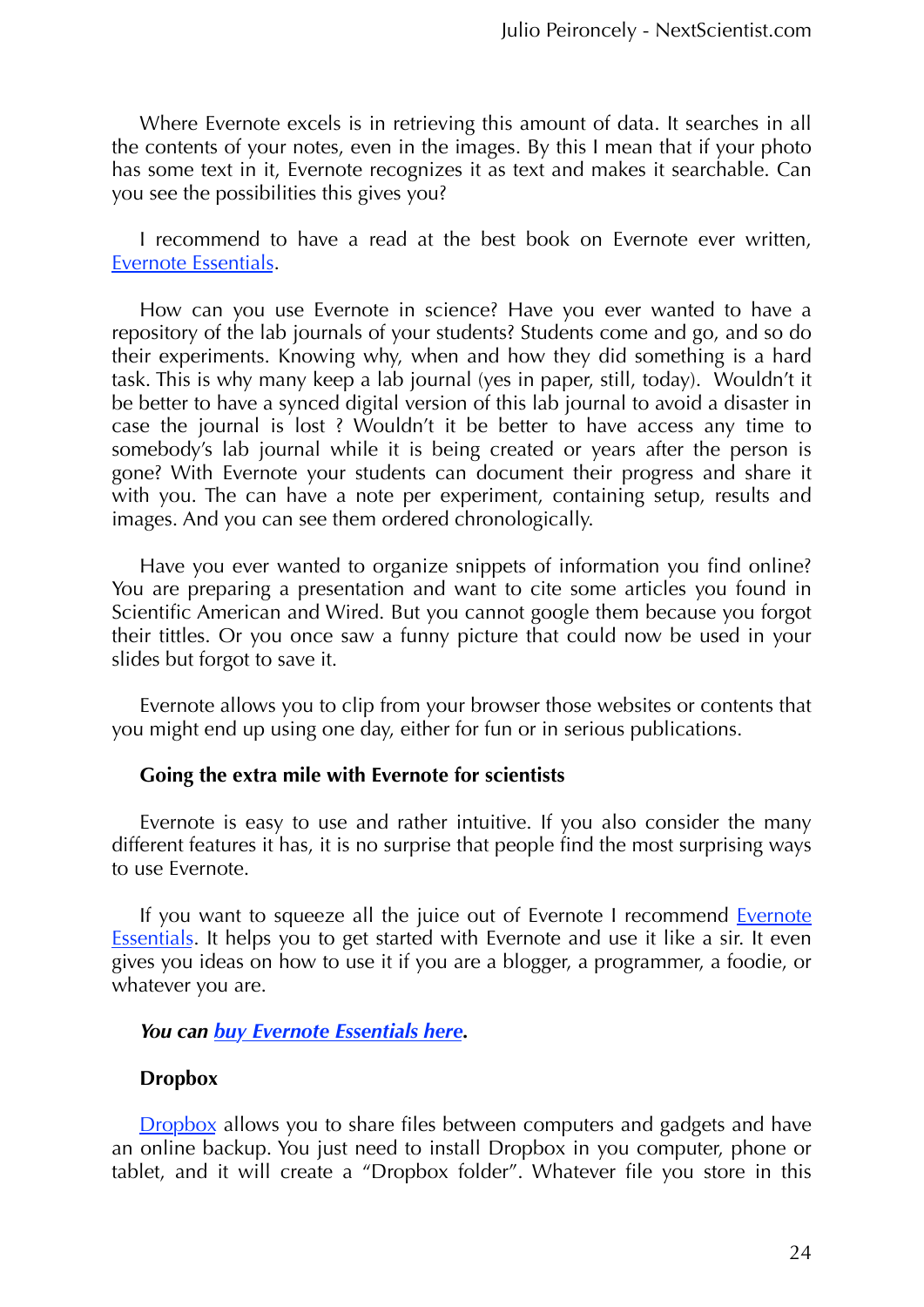folder will automatically be pushed to your other devices.

Dropbox does one thing, sharing files between devices, and it does it very well. It is dead simple to use. Give it a try and forget to attach large files to your emails.

How can you use Dropbox in science? Have you ever wanted to work at home on that next manuscript, but realized that some files were only in your desktop at the university? Dropbox keeps the files in your work desktop synced with your laptop, for those evenings when you have to work at home. No more copying files back and forth at the end of your working day, with Dropbox they are automagically in your laptop.

Have you tried to email files to your collaborators and hit the maximum file size of Gmail? You can create a subfolder and share it with colleagues. Anybody can add and delete files in this folder, and the changes are replicated in everybody's computers. At work we don't use pendrives anymore to transfer files between colleagues. Even those sitting in the same room, place a file in the Dropbox folder and keep working on their own things while the file is sent to the other computers.

#### *You can [download Dropbox for free here.](http://db.tt/4FNUaRhE)*

#### **Mendeley**

Mendeley is a reference manager and probably the best known of these tools for digital scientists. It keeps all you documents tidy and ready to insert as citations in your manuscripts.

As you might have guessed, it keeps your documents synced between devices. Yes, it also syncs your documents to your iPad so you can read your own publications in the toilet. Another great feature of Mendeley is that it can process the pdf of a paper and automatically find all the authors, title, journal name, and create a citation ready to be exported.

How can you use Mendeley in science? Have you ever wanted to have access to the papers a student collected in a literature review? With Mendeley you can share with other users collections of documents. Your student can group all the cited documents in the collection "Literature review" and share it with you, and voila, you have access to all those pdfs. No need to spend 2 hours searching and downloading them.

Have you ever started in a group and wished they had a recommended reading list prepared? With Mendeley you can create a private or public group and add publications to it. Any new comer to your group should read them to dig into your latest research.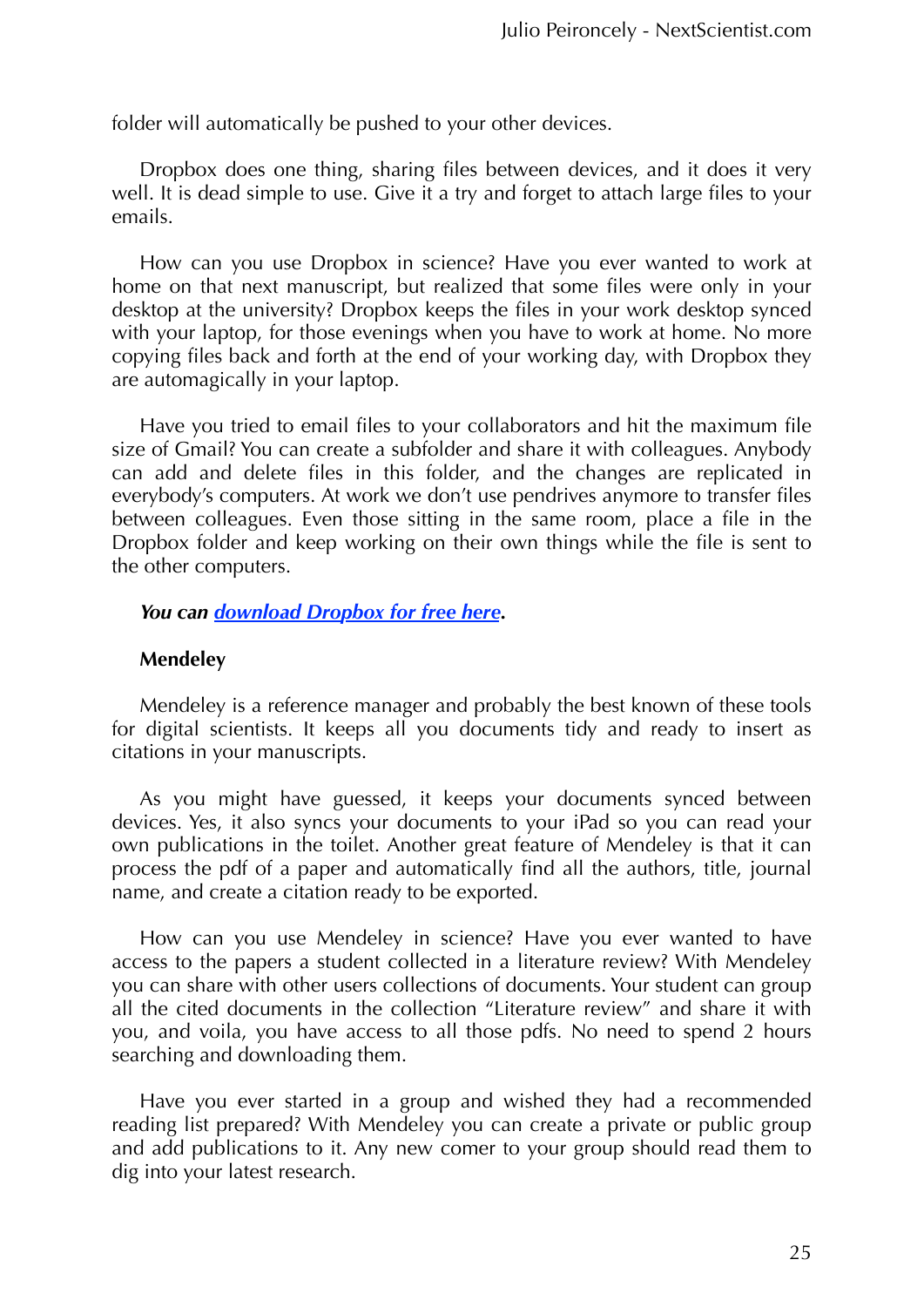#### *You can [download Mendeley for free here](http://www.mendeley.com).*

#### **Wunderlist**

Do not go to bed without writing your to-do list for tomorrow. And do not write it anywhere else but in Wunderlist. Wunderlist is the simplest to-do list you can find. Not only this, it syncs all your tasks across web, different computers, smartphones and tables.

After having a time management crisis where I tried every single to-do list software, I ended up using Wunderlist because it was the one that felt the most natural.

You can [download Wunderlist for free here](http://www.wunderlist.com).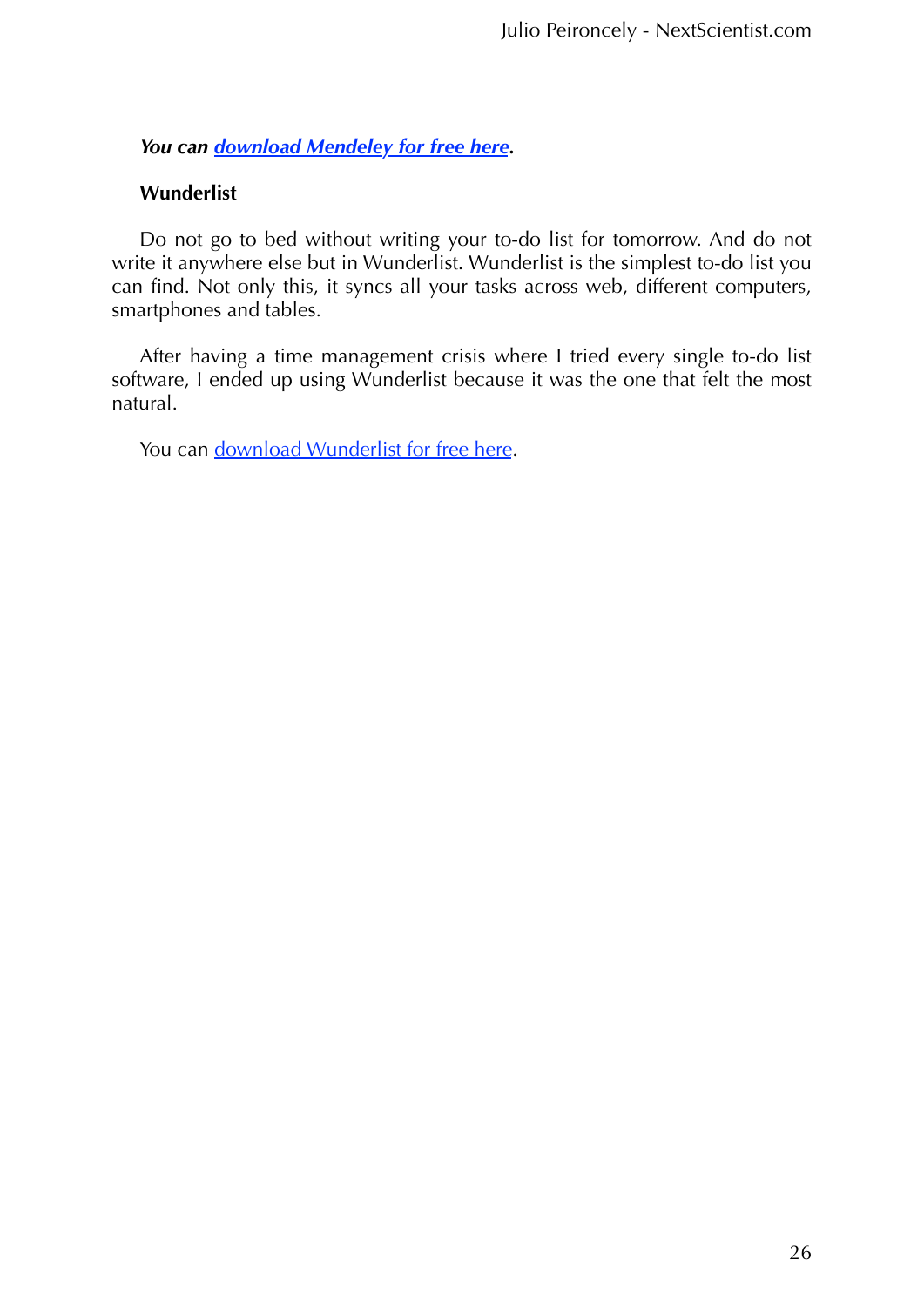# **Take Ownership**

When you begin, if you are lucky, you get a project description. Others just get a title. And then, you get a pet in your back and a "now, work it out". There you are, alone with your project. Yes, it is your project. You decide how to do things, you filter out the things your professor tells you to do.

Professors think and talk a lot, they are like a fountain of ideas. They are paid to do so and in many cases, they feel forced to say what they think. What happens is that many of their ideas and suggestions are plain rubbish. And you have to keep the good ones and delete the crappy ones. Don't be scared of saying no.

At the end you should be the expert in your little field, not your professor.

You will be hold responsible for the outcome of the project, so you should decide how things are done. Get used to take responsibilities, the more you practice, the better prepared you will be to run your own group one day.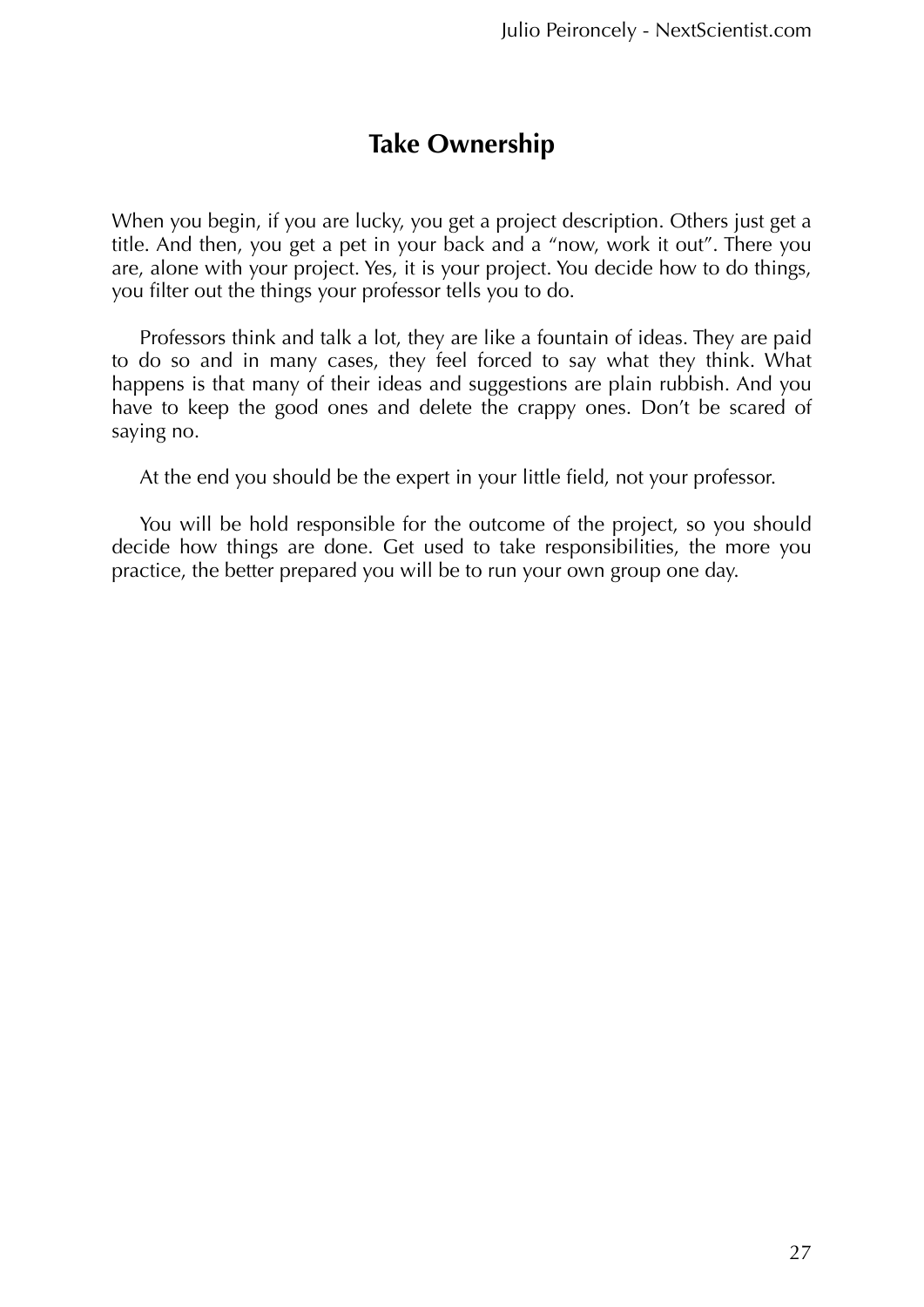## **Say No**

Many people and tasks will suck your energy during your PhD. They will take your time and produce nothing valuable in return. They will keep you from reaching your goal: finishing your PhD.

Saying "No" to distractions will keep you focused on what matters.

Email, phone calls, meetings, visitors, all these are interruptions that don't allow you to enter the zone and focus on finishing the work at hand. You should manage your time like the most precious thing and to teach others how to approach you. You can tell them via auto replies when you are going to check your email and consequently, when they can expect a reply.

The same with phone calls, set phone hours.

Try to skip meetings as much as possible. They are big time wasters. Propose instead a 5 minute phone call or Skype conference. Ask in advance for the agenda. If there is none, find an excuse.

If you happen to attend a meeting, ask for the finishing time of the meeting and remember the chairman that you have to abandon the meeting at that time (if it gets prolonged).

# Action Point: Try to set a specific time to read and reply emails, let's say 30 minutes after lunch, when you are not very sharp with most of your blood in your stomach. You could do the same for paperwork and boring bureaucratic activities, like filling forms and reports. What about that slow Friday afternoon, when not much happens and you are kind of lazy?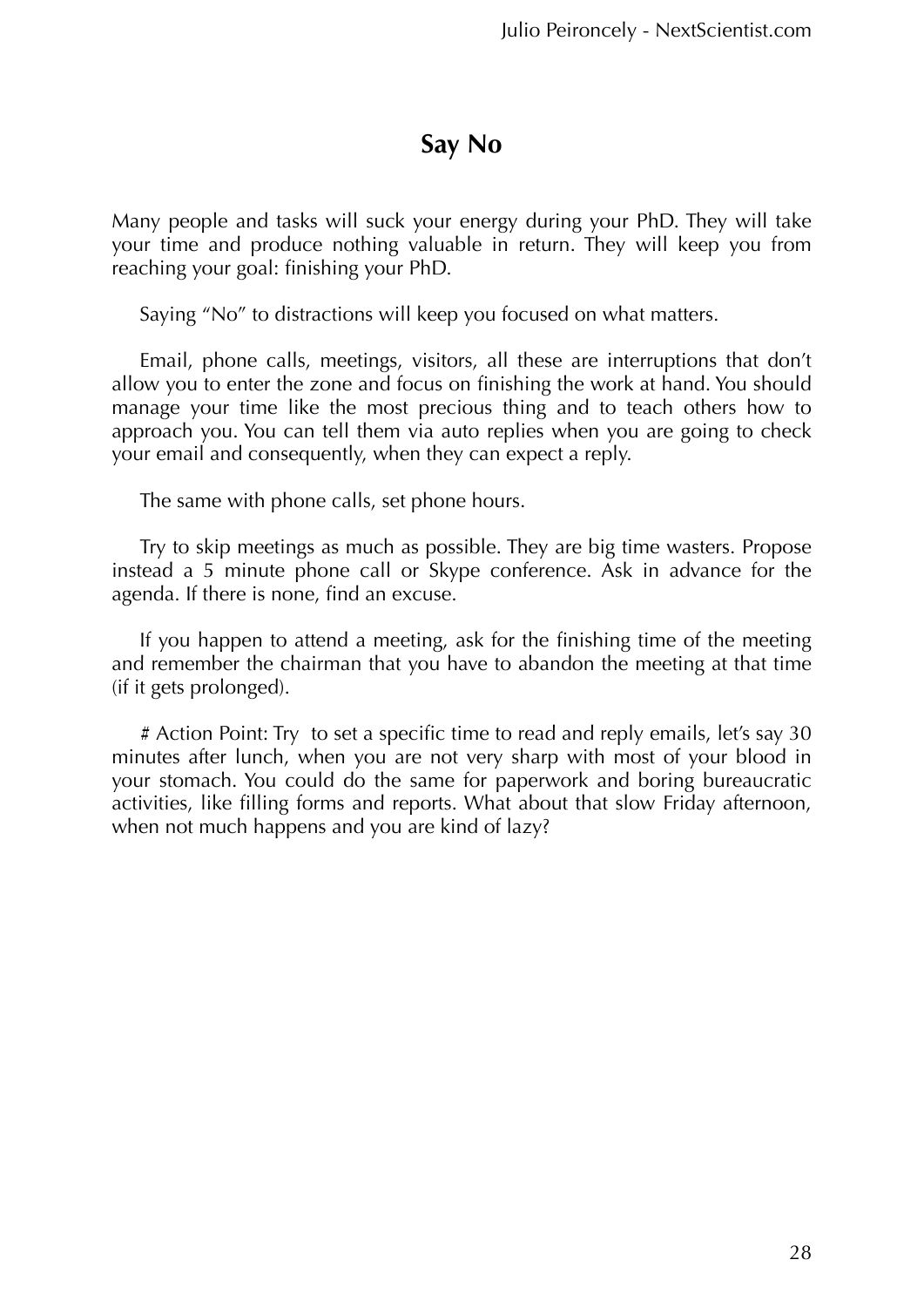## **Have A Social Life**

Don't feel guilty for having a life outside graduate school. You are not just a scientific slave. Develop your multiple interests and hobbies.

Like you read in the "Be Healthy" chapter, join a sports club if that is your hobby. It will keep you fit, release your stress and help you to meet nonscientific folks.

Do activities that allow you to meet people. Be it sports, dancing, acting, language courses, cooking lessons, volunteer work, you name it. Make friends. Go do fun things with them. Enjoy your free time.

The goal is to have a purpose to finish your work today. There has to be something exciting outside the lab for you. That exciting something will make sure you finish your work on time.

Forget those colleagues who pretend to be workaholics. Are they really producing so much quality work by staying till late. I doubt it. For sure not if you are a smart worker who works effectively by following the time management ideas of [The 4 Hour Work Week.](http://www.nextscientist.com/go/4-hour-workweek/)

Don't just wok for the sake if work. Leave work at work. This also means making friends outside your cohort of PhD students. Otherwise you will always end up talking about PhD stuff and hearing that dreadful questions "how is your thesis going?".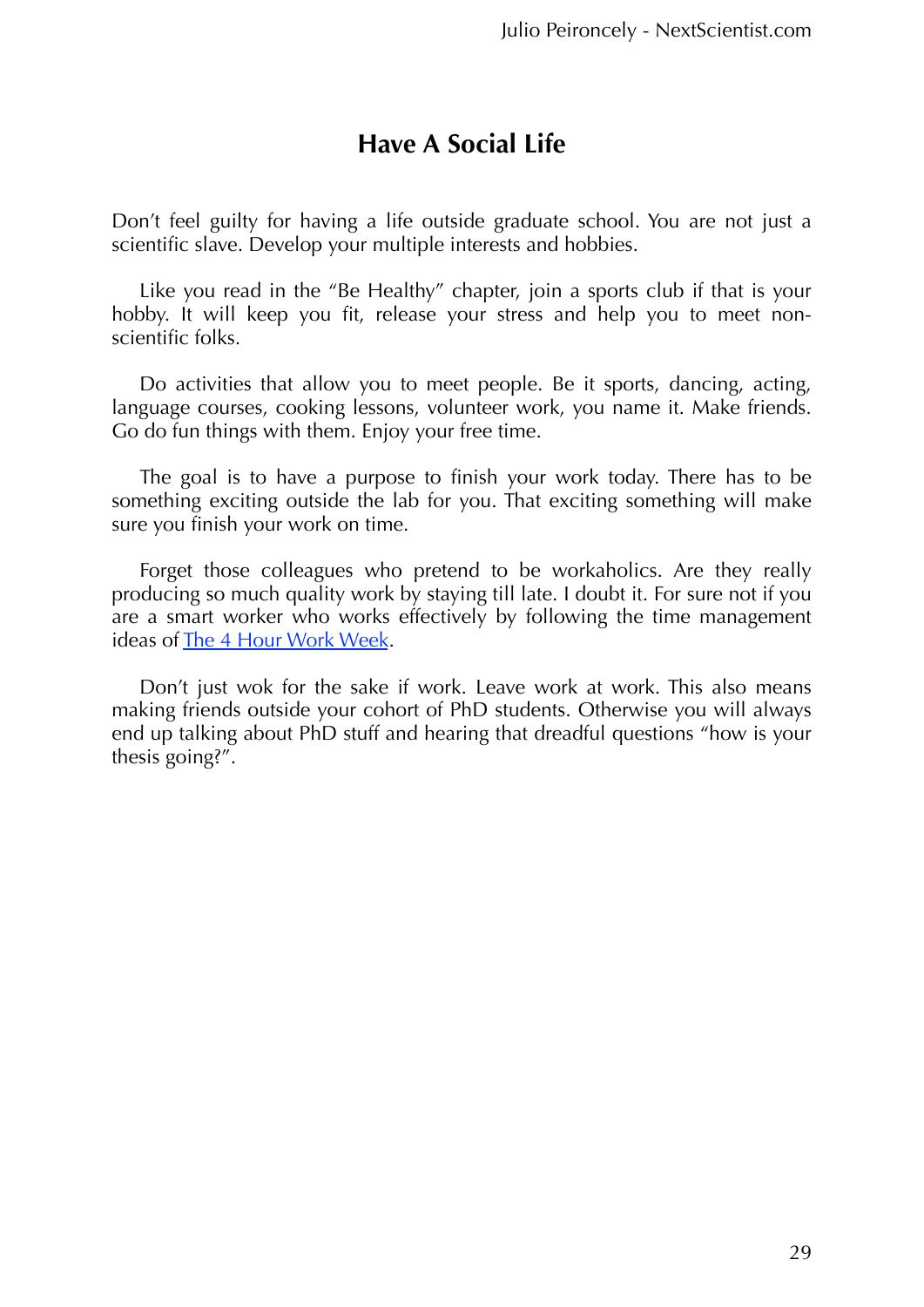# **Share The Pain**

At the beginning of this book we discussed that the biggest factor for PhD success is tolerating frustration. There is this pain growing inside you every time you think of your PhD. When you think about the next months you starting missing some oxygen. There is this pressure on your chest again.

I hope you don't feel like that. But I did. I was rather sick of my PhD during The Valley of Shit. I was busy and getting used to a new field of research, new colleagues, running some never ending research projects, it all took time. I spent a lot of energy making sense of all what was going on.

I was also frustrated. I lost motivation in my PhD. I hit the Crisis of Meaning in the 5 phases of PhD motivation. I spent every day trying to keep my head above the shit.

At that point I could have just let it go, sink and give up. I would have been a quitter, but at least I wouldn't have wasted the last two years of an unfinishable PhD.

Instead, I decided to fight. And there was one action that made all the difference: **I opened up to others.**

- I shared my worries with a buddy. He gave me a much needed insight: he had gone through similar difficulties, I was not the only one. And also, there comes a day when you are not in the Valley of Shit anymore, there is hope.
- I asked for help to the coach/psychologist the university offers to scientists. She helped me out to step back and see the global picture. I also realized I could take control of my PhD and stir it in the direction I wanted.
- I started writing my own science blog. If I was going to fail or succeed, I wanted to leave some tips for future PhD students on what I had learned during the PhD. More on this in the next chapter.

The first benefit of letting the pain out is that it doesn't stay inside burning you. The second benefit is that you hear yourself complaining and will start reflecting on what you. The third benefit (if you share it with your buddy or coach) is that you will get some external feedback, understanding and support. You might even get the advice you need to hear.

It's ok to complain. It's ok to say you are having a bad time. It's ok to accept that the situation won't improve by just working harder. So don't be shy and find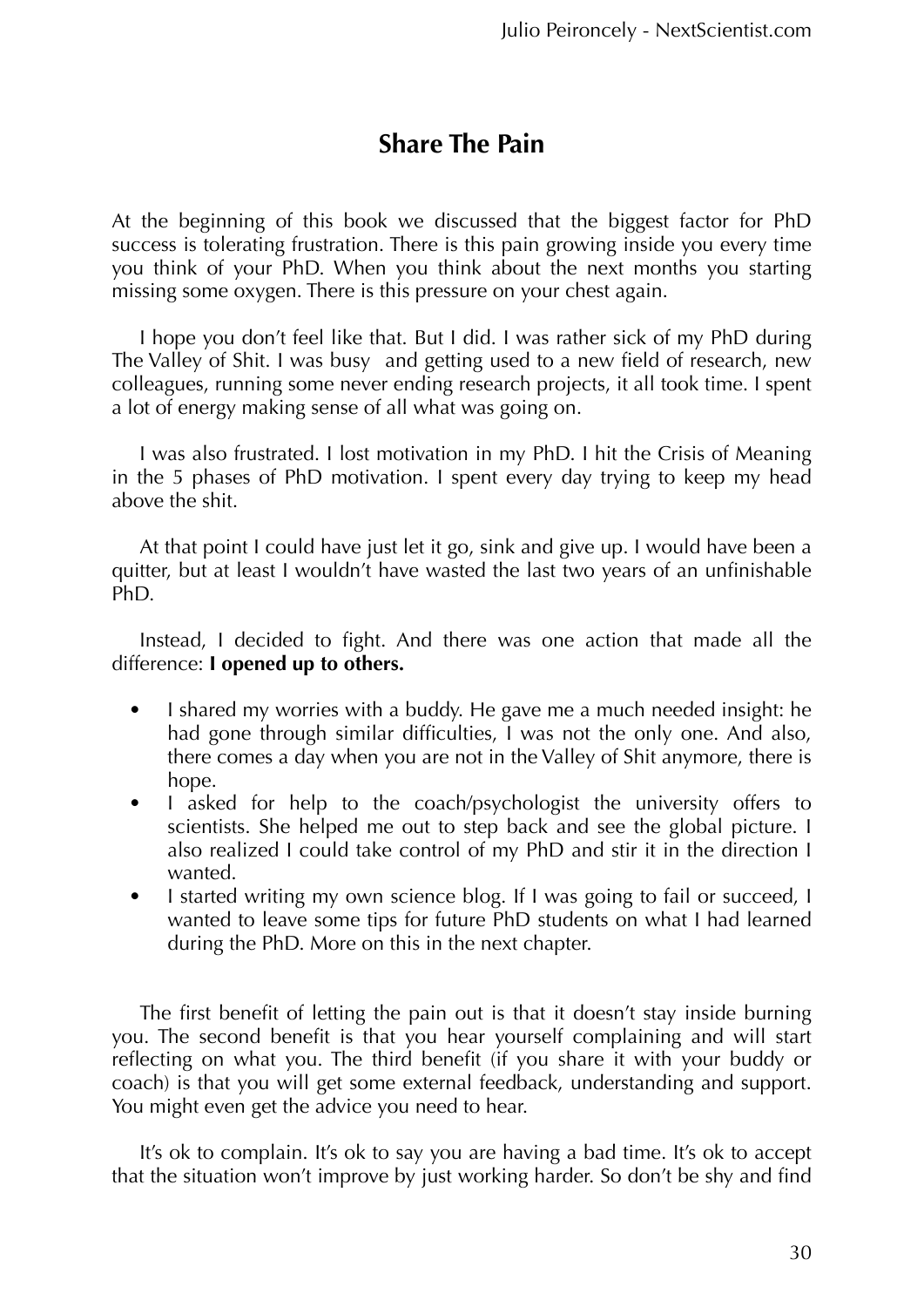a buddy.

A tip when searching for a buddy: try to help your buddy first, before he helps you. It's the abc of networking and social relations. You first give, before receiving. If you want to know more about getting people to like you (and help you), have a read at the book [How to Win Friends and Influence People,](http://www.nextscientist.com/go/win-friends-influence-people/) by Dale Carnegie.

Do not be embarrassed of approaching a coach. Most faculties have special coaches for PhDs. Although they are a sort of psychologists you are not crazy. In fact, loosing motivation during a PhD is so common, coaches have lots of experience helping and fixing PhDs like you.

Now, this is what I want you to do. Go find a colleague PhD, or a postdoc who you trust. Use the social skills presented in How to Win Friends. Start sharing. Keep sharing for several weeks. If after a month you don't feel better, approach the PhD coach in your faculty.

No you are ready to regain the love for your PhD, to start climbing the motivation slope with your informed optimism and finish the PhD.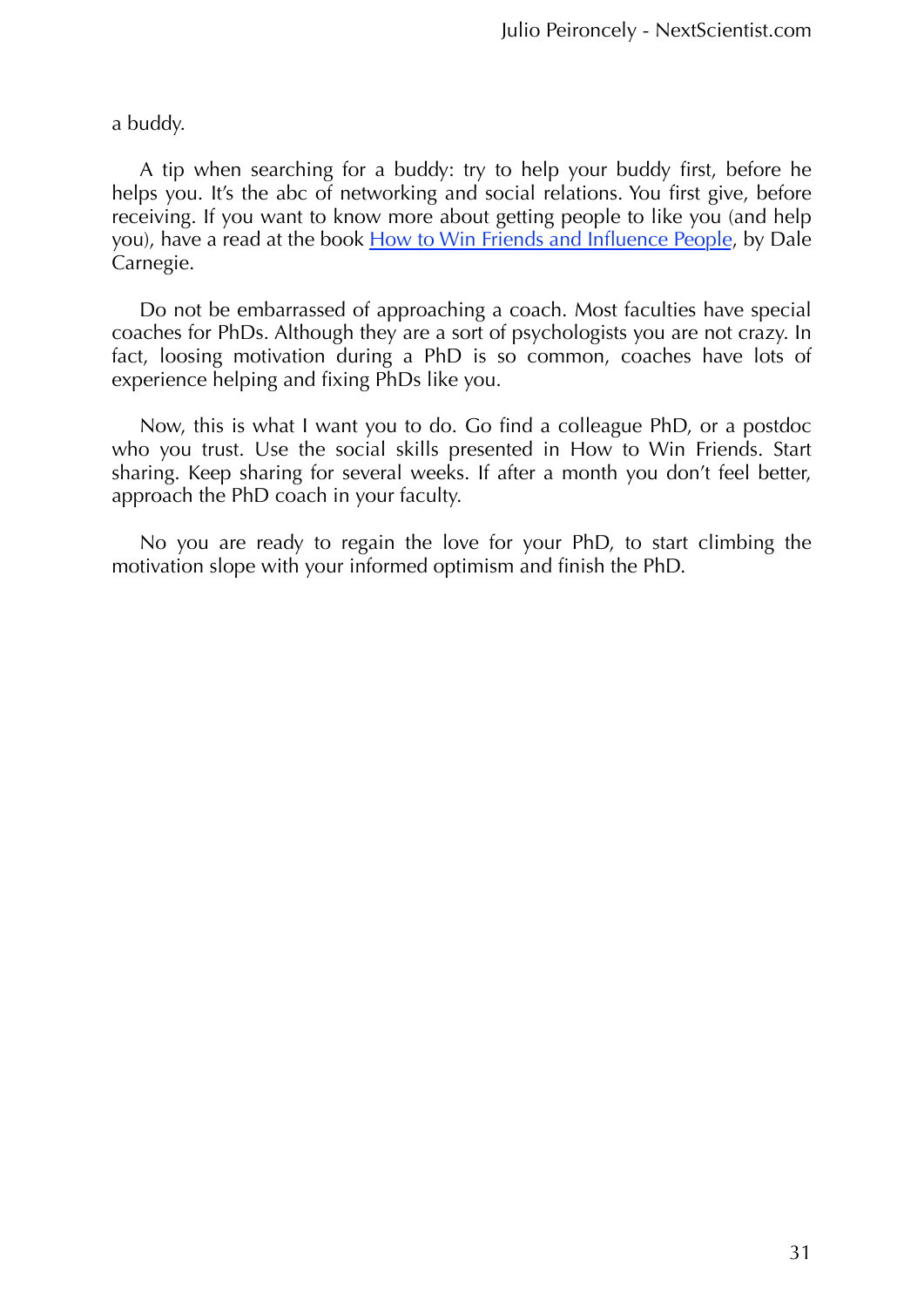# **Start A Blog**

At the lowest point to my PhD I started reading blogs. It was not a new thing for me, since I had followed several bloggers for a while. This time, I was reading blogs for scientists.

What I got of these blogs was to discover that others were struggling, other grad students were also walking through the Valley of Shit and they needed help. Then it struck me. What advice would I give to a starting PhD student?

I decided that my science blog would contain what I learnt during my PhD. What it means to be a graduate student. The do's and don'ts. Those things I wish someone had told me earlier. Those things that you wish were written in the contract before you sign it.

I felt like I was writing for that poor little Julio at the beginning of my PhD. But in fact, I was reflecting on all I had learnt up until that moment. I was giving to myself the advice I needed.

I started putting vague ideas I had in the back of my mind into words. This exercise turned out to be vital. It helped me to see the causes of my frustration. Once I knew these causes I could act upon them.

After I wrote several posts about PhD life I started to be more calmed, I regained some hope in my PhD. I saw how the PhD game has to be played and discovered how to handle better the frustration. This kept me going in my PhD.

I don't know if the advice I shared in my science blog helped other people. What I know is that it avoided me quitting my PhD.

As you can see, I used an academic blog to boost my morale. Are there any uses? You bet!

You can use an academic blog to boost your academic footprint. In other words, to spread more little scientific bits that have your name associated. Right now, your scientific reputation is not only measured only in peer-reviewed publications. Your scientific blog posts, your tweets, your contributions in forums, all this will grow your reputation.

And you know the best thing of an academic blog? That it's yours. You decide the editorial line. You decide the contents and the formats. You decide how people are going to see you, how they are going to read about your science.

In your blog you can write formal or educational, you decide according to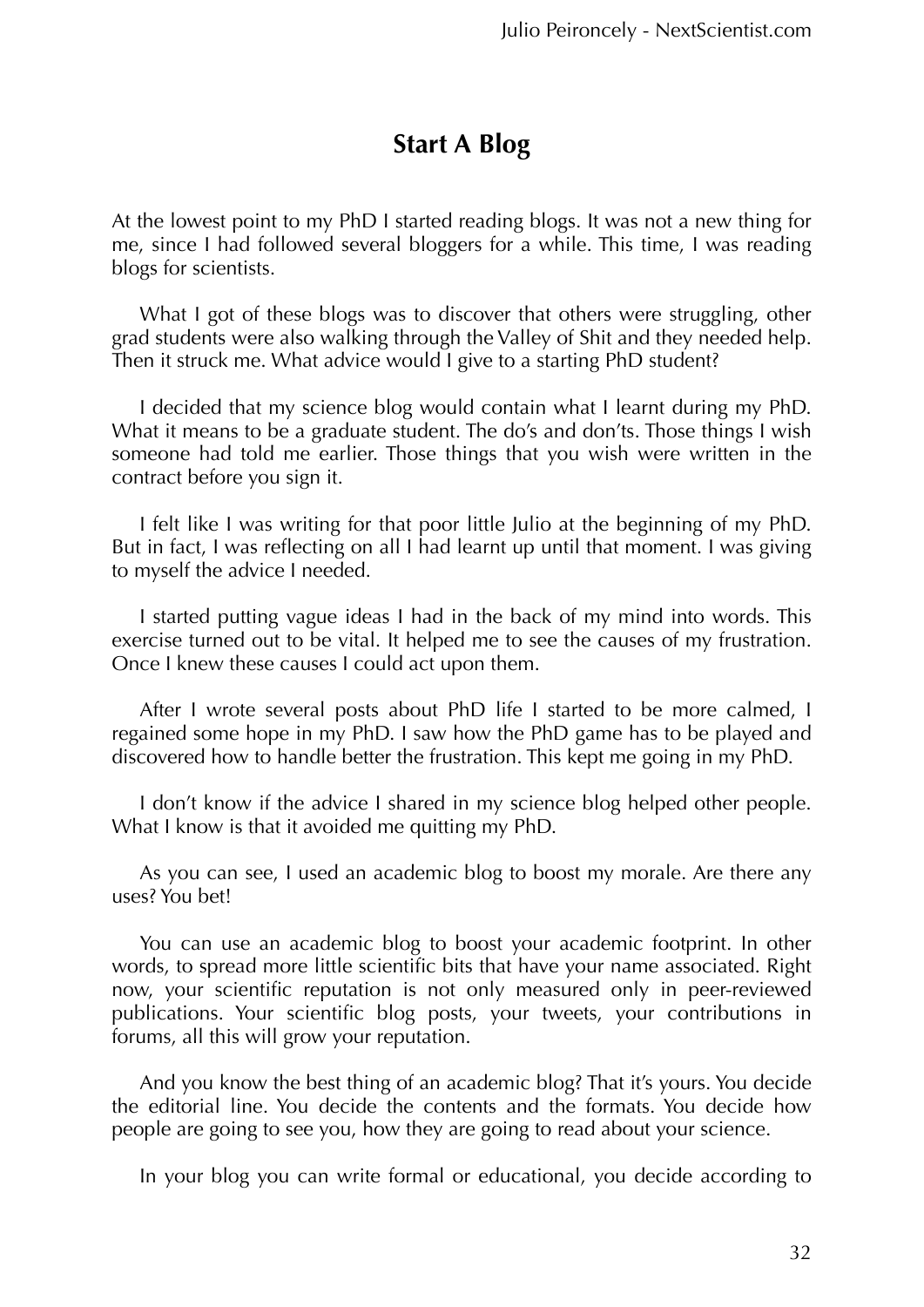your target audience. In your blog, you are the boss.

#### **How To Create Your Own Science Blog In 5 Minutes**

Curious about know how to run your own science blog? Do you want to become an academic blogger? Do you want to grow your academic footprint and your scientific reputation? Then follow these easy steps and build your own academic blog in 5 minutes.

- 1. Buy your domain and **[hosting at BlueHost here](http://www.nextscientist.com/go/bluehost/).**
- 2. Install Wordpress from the cPanel menu.
- 3. Make your blog look nice by [buying a theme here](http://www.nextscientist.com/go/studiopress-themes/).
- 4. Install plugins to give extra functionality to your blog.
- 5. New to blogging? Check the books [First Week Of Blogging](http://www.nextscientist.com/go/guide-first-week-blogging/) and also [31](http://www.nextscientist.com/go/31-days-better-blog/) [Days To Build A Better Blog.](http://www.nextscientist.com/go/31-days-better-blog/)

If you need more help setting up your academic blog, check this [free](http://nextscientist.com/step-1-register-domain-bluehost) [videotutorial](http://nextscientist.com/step-1-register-domain-bluehost) where we guide you through these steps.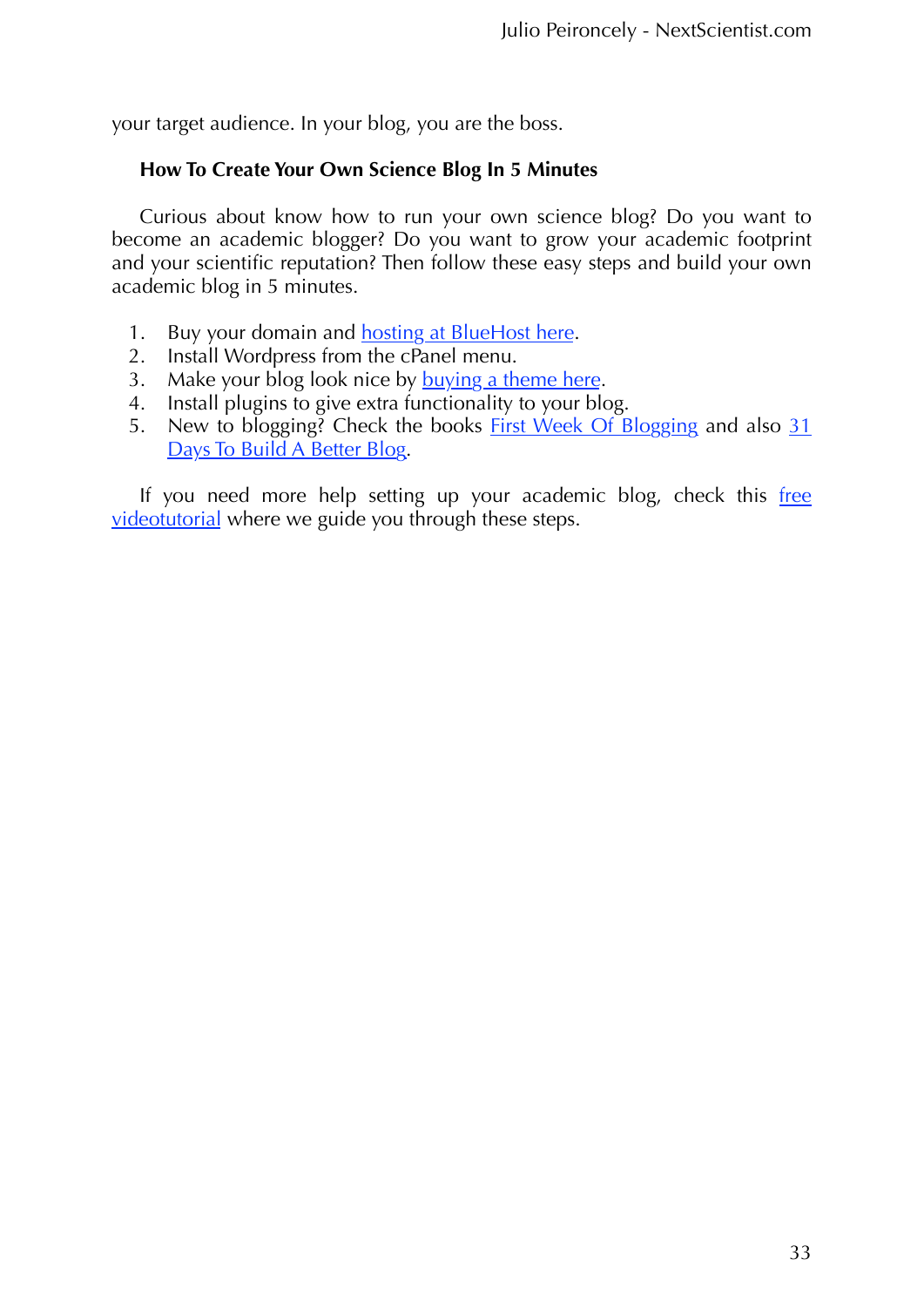# **Think Of PhD Afterlife**

My last bit of advice for you is to look ahead into the future. Dream of what is waiting for you after your PhD.

Right now your PhD might suck. Knowing that at the end your situation will improve can help you to keep going. Do you know what can make it better? Having a sexy plan for your PhD afterlife.

Would you want to work harder to finish sooner if the dream of your life was waiting for you or if it was more of the same pain? Having a nice goal in mind makes you work harder. Having an amazing earth-shattering unbelievable goal makes you do the impossible.

Write down your wild dreams for after your PhD. Anytime your motivation is at its lowest, read again your dreams. Seeing what waits for you at the end of your PhD will cheer you up and help you not to give up.

Maybe you want to move to another country. Or try a different job. Maybe you just want to go on the holidays of your life (like I did) to reward yourself for finishing your PhD. Think of something you can do once you finish your PhD that excite you to the bone.

No matter what your dream for after your PhD is, memorize it. Write it down. Share it. Embrace it. Do research on it. Plan it. Rehearse it. Make it real.